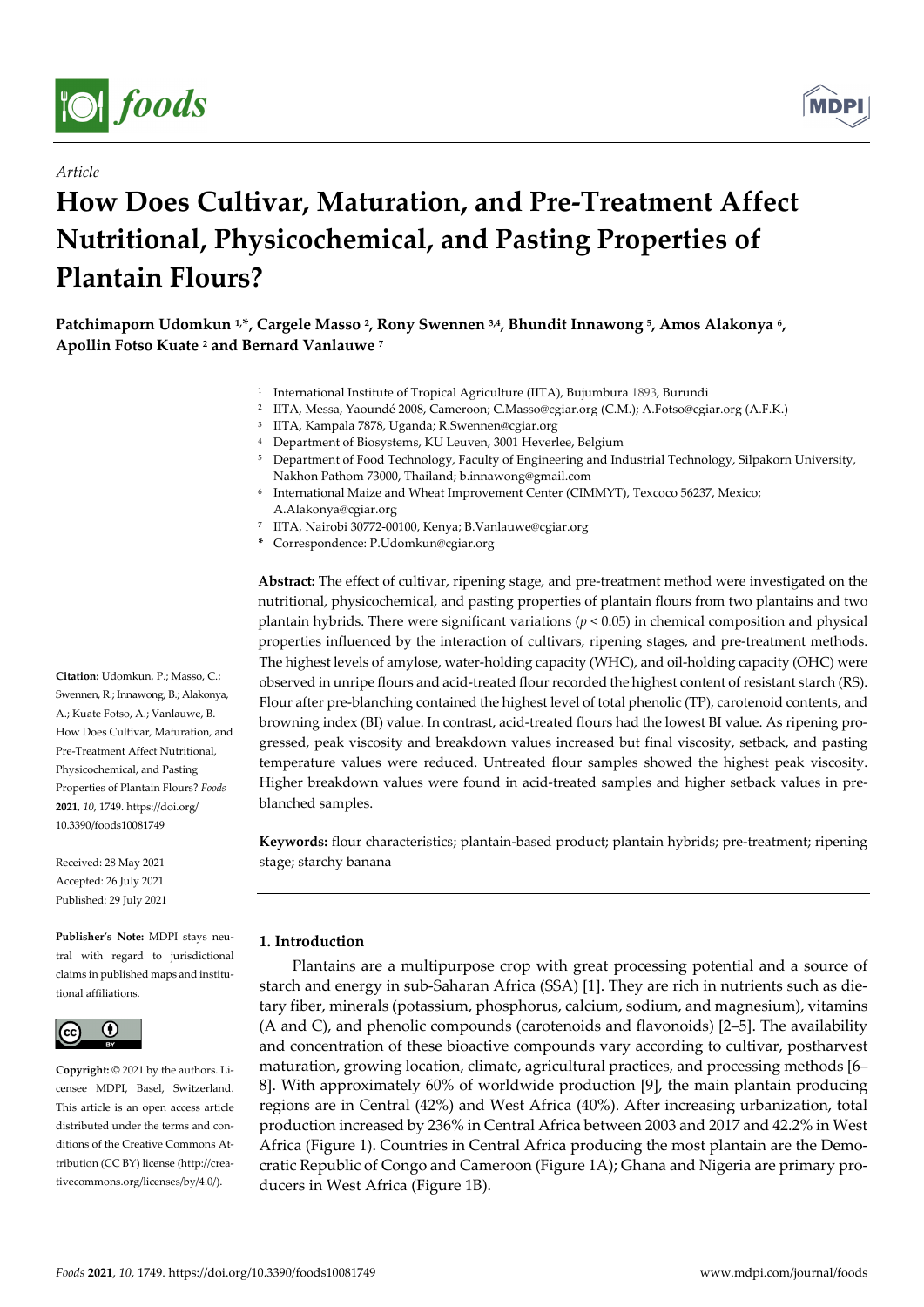

**Figure 1.** Plantain production in Central (**A**) and West (**B**) Africa. Source: FAOSTAT [9].

Although demand in SSA has increased in recent years, plantain production is still seasonal, spanning from a period of plenty to short supplies [10]. Postharvest losses due to poor transportation and distribution facilities in the production areas, harvesting at maturity close to fruit ripening, and poor storage conditions have been reported as constraining factors in production and market chains [11,12]. In general, plantain at the ripe stage can be eaten fresh as an energy-rich food [13]. Green or unripe fruits are mostly preserved as chips or used in composite flours [10,14]. Many studies have reported that flour and starch from unripe plantain are a potential source for healthy functional products as they mainly contain 47–57% dry weight (d.w.) of resistant starch (RS), particularly type II (RS2) and 7–17% fibrous non-starch polysaccharides [15,16]. In the gastrointestinal tract, RS undergoes fermentation in the colon [17] and could resist digestion by  $\alpha$ -amylase and glucoamylase. This metabolism increases short-chain fatty acids in the colon [15] and possesses prebiotic potential as it stimulates healthy gut microflora [18]. Therefore, the consumption of flour/starch from unripe plantain as it is or incorporated into food products such as pasta, noodles, infant foods, and bakery products could prevent certain metabolic diseases [19,20]. Moreover, flour/starch could be used as an ingredient in the formulation of gluten-free products for celiac patients [21].

The flour of unripe plantain is generally prepared by cutting the peeled fruit into small pieces and air drying for 1–3 days, depending on size and drying methods [22]. Flour obtained by the traditional method is light to dark brown due to enzymatic browning activity. Hence, some pretreatment methods have been proposed to lighten the color, such as blanching and/or soaking in sodium metabisulfite or organic acids [12,23]. Among the organic acids generally regarded as safe (GRAS), ascorbic acid, citric acid, and lactic acid have been chiefly applied [14,24]. After the pre-treatment process, sun-drying alone or combined with hot air drying is used to preserve the flour due to its simplicity and affordability.

Although there is some information available on the physicochemical properties of starches from the widely grown commercial banana [14,25,26], very little is known about starches from plantain and plantain hybrids. To increase productivity and utilization of plantains, proper specifications for harvesting and pulp processing are needed to obtain high-quality flour. Therefore, this study was undertaken to define more fully the effect of ripening stages, pre-treatment processes, and their interactions on the nutritional, physicochemical, and pasting properties of starches from various plantain cultivars and hybrids.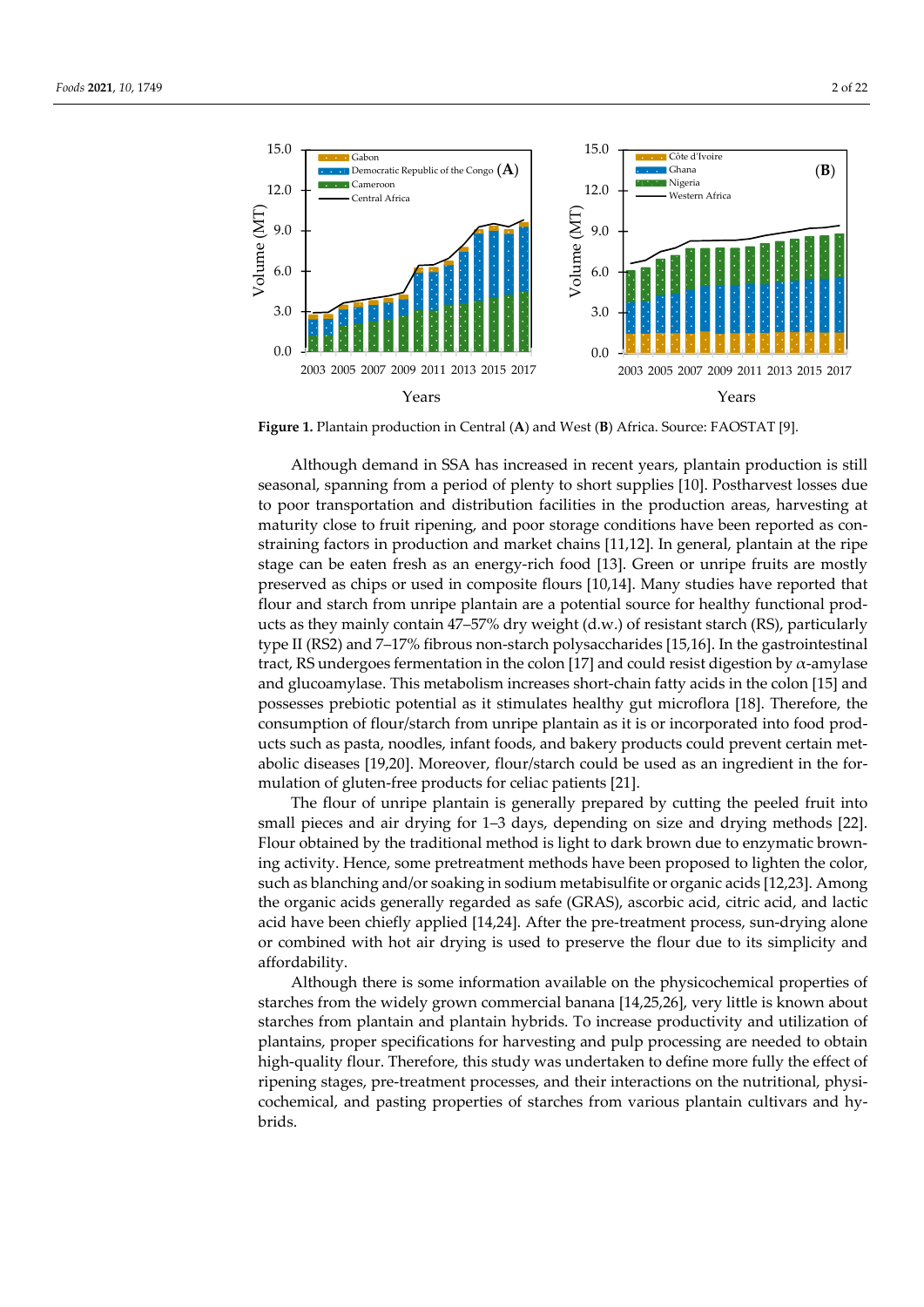#### **2. Materials and Methods**

#### *2.1. Sample Preparations*

Two plantain cultivars (Red Essong and Mbouroukou 3) were collected from Ntui (latitude 4°26.330, longitude 11°34.904, altitude 571 masl, an average temperature of 24.8  $°C$ , and an average rainfall of 1573 m<sup>3</sup>), Cameroon. Two plantain hybrids (PITA 14 and PITA 27) were harvested at full ripening stage with deep green undamaged fruits from a field plot at the IITA station, Yaoundé (latitude 3°51.946, longitude 1°27.735, altitude 750 masl, an average temperature of 23.8 °C, and average rainfall of 1500 m<sup>3</sup>), Cameroon. Red Essong has a French bunch type, whereas Mbouroukou 3 has a False Horn bunch. Producers use both varieties. The presence of both male and female flowers at maturity is found in French plantain. The False Horn bunch has only female flowers and much bigger fruits than the French bunch [27,28]. PITAs are plantain hybrids of the French bunch type, which have resistance to black leaf streak disease and other pests [29]. Though the hybrids are mostly in use under research settings in Yaoundé, some of them have been introduced to farmers in the Center region of Cameroon, including Ntui. The two field sites were established on ferraltic and hydromorphic soils (sandy-clay, clay). The average main soil physic-chemical properties were pH 5.8, organic matter 1.6%. It was abundant in potassium (K)  $0.3 \pm 0.0$  Cmol kg<sup>-1</sup> soil, it had total available phosphorus (P) of 7.4 ± 2.3 µg g<sup>-1</sup> soil, total available percent nitrate-nitrogen  $(NO<sub>3</sub>-N)$  of 0.1%, and the CaCO<sub>3</sub> content was 6.1 ± 0.5 Cmol kg−1. There was no significant difference between the two sites. Therefore, a randomized complete block design (RCBD) with four replications per cultivar was performed. The size of each plot was  $10 \times 10$  m<sup>2</sup>. The planting distance was 2 m between plants and 2 m between rows, giving a planting density of 2500 plants ha−1. The same fertilizers were applied following organic agricultural technology recommendations.

In this study, three stages of maturation were used to produce flour, according to the peel's external color:  $1 =$  entirely green;  $2 =$  green with a trace of yellow; and  $3 =$  more green than yellow. To attain each stage, the fruits were allowed to ripen naturally in a well-aerated room. Fingers from different bunches were randomly picked at each ripening stage, and fruits were manually cleaned, hand-peeled with a stainless knife, and sliced with a dicer into circular discs with a thickness of approximately 3 mm. Slices were treated in three groups: (i) immersed in water containing 10 g L<sup>-1</sup> citric acid for 10 min [26]; (ii) blanched at a temperature of 100  $\degree$ C for 1 min [30]; and (iii) untreated (control). The mixture containing acid-pretreated and sliced pulp was rinsed with water, drained, and blotted with absorbent paper; the blanched sample was only drained and blotted to remove surface water.

After pre-treatment, the plantain slices (500–550 g) were evenly spread on a rectangular stainless steel tray and dehydrated by air convection at a temperature of  $70 \pm 2$  °C using a laboratory-scale hot air dryer (LABEC, Laboratory Equipment Pty Ltd., New South Wales, Australia). The drying experiments were carried out until constant weight was achieved corresponding to a moisture content of  $11.0 \pm 0.05$  g water 100 g<sup>-1</sup> wet basis (w.b.) with a water activity (aw) at  $0.5 \pm 0.05$ . The dried slices were ground with a lab grinder (model VMO109, Vita-Mix Corp., Cleveland, OH, USA) for 2 min and then sieved using 60 mesh sieves (ASTM: 60, 250 μm) prior to collection and storage in a 250 g aluminum foil bag at room temperature for further analysis.

#### *2.2. Proximate Analysis*

The moisture content of the flour samples was determined using the method of AOAC [31]. The sample was dried at 105 °C for 16 h in a hot air oven (model UF55, Memmert Oven, Buechenbach, Germany). Results were expressed in g water 100 g−1. Water activity was measured by equilibrating the samples for 20 min using a ventilated hygrometer (model AW-DIO, Rotronic, Bassersdorf, Switzerland) in a thermostatic cell at 25 °C. Protein content was analyzed by the Kjeldahl method. A factor of 6.25 was used to convert from total nitrogen to percentage crude protein [32]. Ash content was investigated by the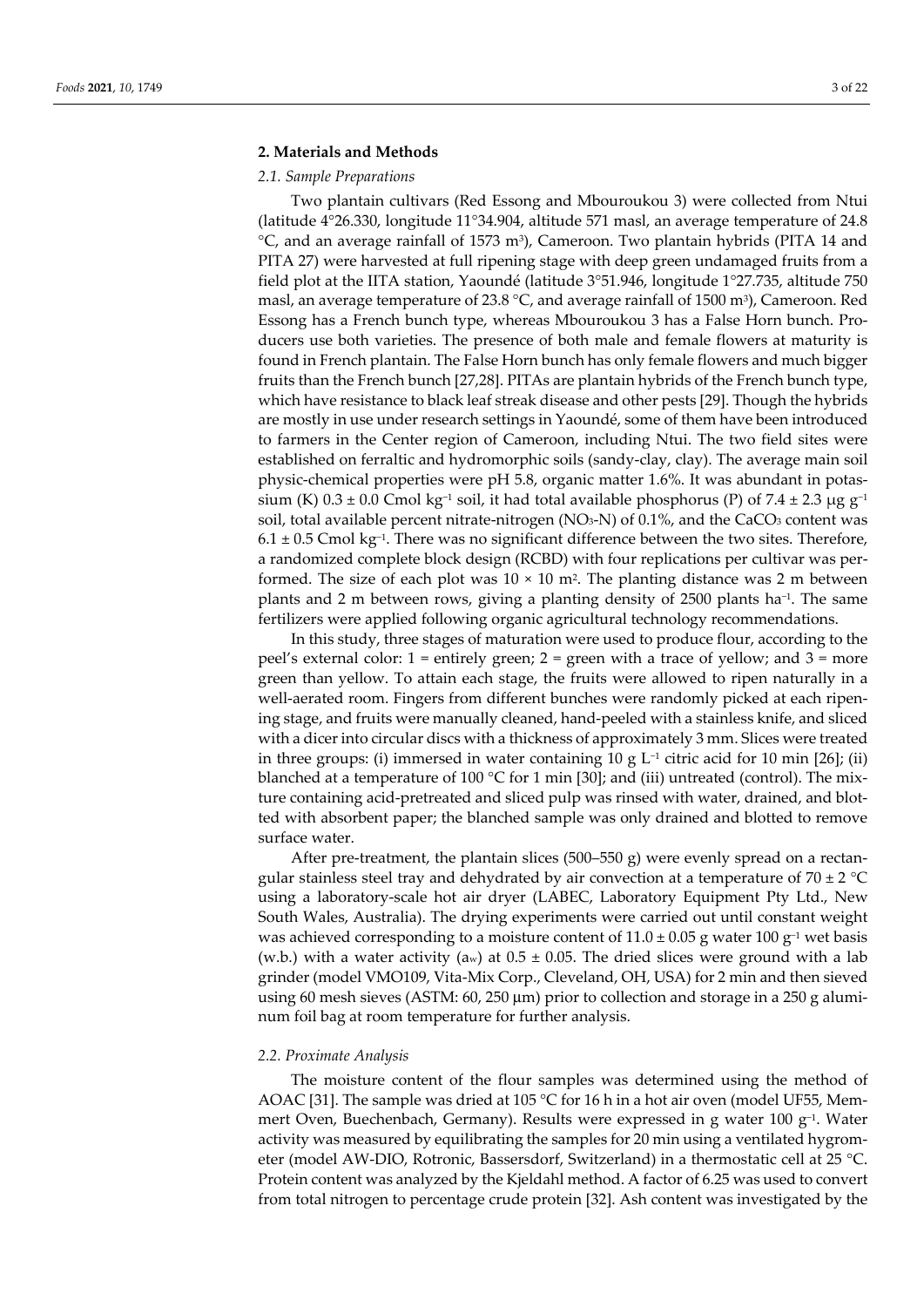method of AOAC [31] that involved burning off moisture and all organic constituents at 600 °C in a VULCAN™ furnace (model 3-1750, Cole-Parmer, Vernon Hills, IL, USA). The weight of the residue after incineration was recorded as the ash content. The fat content of the samples was also determined by the method of AOAC [31], using the Soxhlet extraction method (model FOSS Soxtec™ extraction, Hoganas, Höganäs, Sweden). Crude fiber content was recorded using fiber extraction equipment (model FOSS Fibertec<sup>TM</sup> 2010, Hoganas, Sweden). Carbohydrate content was calculated by subtracting the percentages of moisture, crude protein, ash, fat, and crude fiber from 100. All measurements per block were performed in triplicate (*n* = 12).

#### *2.3. Starch Analysis*

Amylose content was determined by the iodine binding as described by Williams et al. [33]. A sample of 0.1 g was weighed into a 100 mL conical flask and dissolved with 1 mL of 95% ethanol. Subsequently, 9 mL of 1 N NaOH was added to hydrolyze the starch. The flask was transferred to a water bath and boiled for 10 min, then removed; distilled water was added to make up to 100 mL. Five milliliters were taken from the 100 mL into another conical flask and 1 mL of acetic acid was pipetted into each and 2 mL iodine solution was added to change the color. Distilled water was added to make up to 100 mL and absorbance was read at 620 nm in the spectrophotometer (model UVmini 1240, Shimadzu Corporation, Tokyo, Japan). Potato amylose (Type III, Sigma Chemical Co., St. Louis, MO, USA) was used as standard amylose. Amylopectin content was calculated by subtraction of the percentage of amylose from 100.

The RS content was determined according to the methodology of AACC [34]. Briefly, the protein in the samples was removed by pepsin (40  $^{\circ}C$ , 1 h, pH 1.5). Then the RS was solubilized and hydrolyzed to glucose by the combined action of  $\alpha$ -amylase (Novo Nordisk, Copenhagen, Denmark) and amyloglucosidase (Sigma, St. Louis, MO, USA) for 16 h at 37 °C. The reaction was terminated by adding ethanol (50% v v−1) and the RS was recovered as pellets by centrifugation. The RS in the pellet was dissolved in 2 M KOH by vigorous stirring in an ice-water bath for 20 min. This solution was neutralized with acetate buffer and the starch was quantitatively hydrolyzed to glucose with amyloglucosidase. Then free glucose was determined using glucose oxidase enzymes (GOD, Sigma, St. Louis, MO, USA) and peroxidase (POD, Sigma, St. Louis, MO, USA). The RS was calculated as mg of free glucose × 0.9, where 0.9 is the correction factor of glucose-polysaccharide.

Total starch content (TS) was also assessed following the methodology of AACC [34]. The samples were hydrolyzed with a thermostable α-amylase (Novo Nordisk, Copenhagen, Denmark) at 100 °C for 20 min into soluble branched and unbranched maltodextrins. Then this mixture was treated with amyloglucosidase (Sigma, St. Louis, MO, USA) at 60 °C for 45 min. The total released glucose was measured after reaction with glucose oxidase (GOD) enzymes (Sigma, St. Louis, MO, USA) and peroxidase (POD) enzymes (Sigma, St. Louis, MO, USA). Total starch was calculated as mg of free glucose × 0.9 and available starch (AS) as the difference between TS and RS. All analyses per block were performed in triplicate  $(n = 12)$ .

#### *2.4. Water-Holding Capacity (WHC)*

The method of Anyasi et al. [14] was slightly modified to analyze the WHC of plantain flour. About 1 g flour was mixed with 10 mL of distilled water for 5 min. Subsequently, samples were thoroughly wetted and allowed to incubate at room temperature for 1 h prior to centrifugation at 3000× *g* for 20 min (model Z326K, Hermle Labortechnik, Wehingen, Germany). The supernatant was decanted and the centrifuge tube containing sediment was weighed. The WHC was calculated as g wet residue per g dry flour. The analysis per block was done in triplicate (*n* = 12).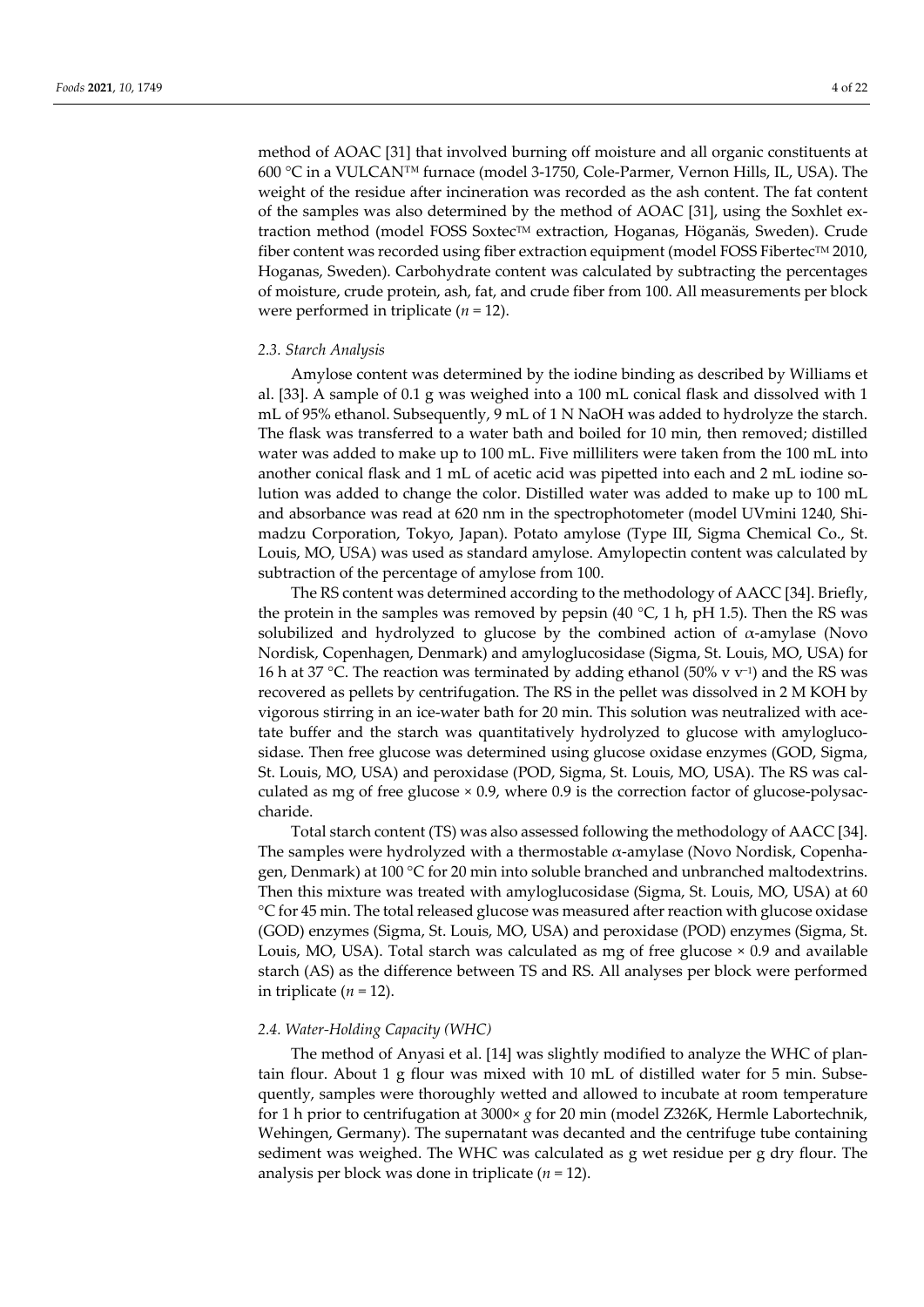# *2.5. Oil-Holding Capacity (OHC)*

The method described by Savlak et al. [35] was modified. Approximately 1 g of flour was weighed into a 50 mL test tube. Samples were mixed with 25 mL olive oil for 2 min prior to incubation at room temperature for 1 h. Subsequently, the mixture was centrifuged at 3000× *g* for 20 min (model Z326K, Hermle Labortechnik, Wehingen, Germany). After centrifugation, the supernatant was decanted and the centrifuged sample was weighed. The OHC was calculated as g oil per g dry flour sample. The analysis per block was done in triplicate (*n* = 12).

#### *2.6. Total Phenolic Content (TPC)*

For the first extraction, approximately 1 g flour was mixed with 10 mL of 70% methanol for 10 sec before sonication for 10 min. The sample was then filtered through Whatman No. 4 paper to obtain a clear solution. In the second extraction, 10 mL of 70% methanol was added over the residue, then the sample was homogenized on a vortex and dispensed in a water bath at 80 °C for 5 min. The homogenized sample was filtered into a volumetric flask and extracting solution was added up to a final volume of 25 mL. The extracted sample was then stored at −20 °C prior to analysis.

The TPC was evaluated using the Folin–Ciocalteu assay as described by Shamla and Nisha [36] with a slight modification. A total of 400 μL of extracted sample was mixed with 8 mL of distilled water and 0.5 mL of 2 N Folin–Ciocalteu reagent in a test tube. The mixture was shaken continuously and allowed to react for 6 min. Subsequently, the sample was mixed with 1.5 mL of 20% (w  $v^{-1}$ ) sodium carbonate solution and incubated in a water bath at 40 °C for 30 min. The TPC was measured at 765 nm using a UV-VIS spectrophotometer (model UVmini 1240, Shimadzu Corporation, Japan). A standard calibration curve was plotted using gallic acid. The TPC was expressed as mg of gallic acid equivalent (GAE) per g of sample and analysis per block was done in triplicate  $(n = 12)$ .

#### *2.7. Total Carotenoid Content*

The method of Rodriguez-Amaya and Kimura [37] was applied. Approximately 3 g of each flour sample plus 3 g of celite were weighed. Successive additions of 25 mL acetone were done to obtain a paste, which was transferred to a sintered funnel  $(5 \mu m)$  coupled to a 250 mL Buchner flask and filtered under vacuum. This procedure was repeated three times until the sample became colorless, and the extract was transferred to a 500 mL separation funnel containing 40 mL of petroleum ether. The acetone was removed through the slow addition of ultrapure water (Millipore) to prevent emulsion formation. The aqueous phase was discarded, and this procedure was repeated four times until no residual solvent remained. The extract was then transferred through a funnel containing  $15 g$  of anhydrous sodium sulfate and made up to a volume of 50 mL with petroleum ether. Samples were read at a wavelength of 450 nm using a UV-VIS spectrophotometer (model UVmini 1240, Shimadzu Corporation, Japan). Total carotenoid content was calculated in μg per g sample. Analysis per block was done in triplicate (*n* = 12).

#### *2.8. Colorimetric Measurement*

Color measurements were made using a Hunterlab Spectrophotometer (Hunter Lab Mini Scan Plus Colorimetric, Reston, VA, USA). The color parameters were defined using the CIE L\*a\*b\* color system, where L\* is a measure of lightness (L\* = 0 for complete black, L<sup>\*</sup> = 100 for perfect white), a<sup>\*</sup> is an indicator of greenness-redness ( $-a$ <sup>\*</sup> = greenness, +a = redness), and b\* is an indicator of blueness-yellowness (−b\* = blueness, +b = yellowness). Before the measurement, the colorimeter was calibrated with a standard white plate  $(L^* =$ 53.44,  $a^* = -29.94$ ,  $b^* = 12.94$ ). Chroma (C\*) or color saturation and browning index (BI) were calculated as follow:

$$
C^* = \sqrt{a^{*^2} + b^{*^2}}
$$
 (1)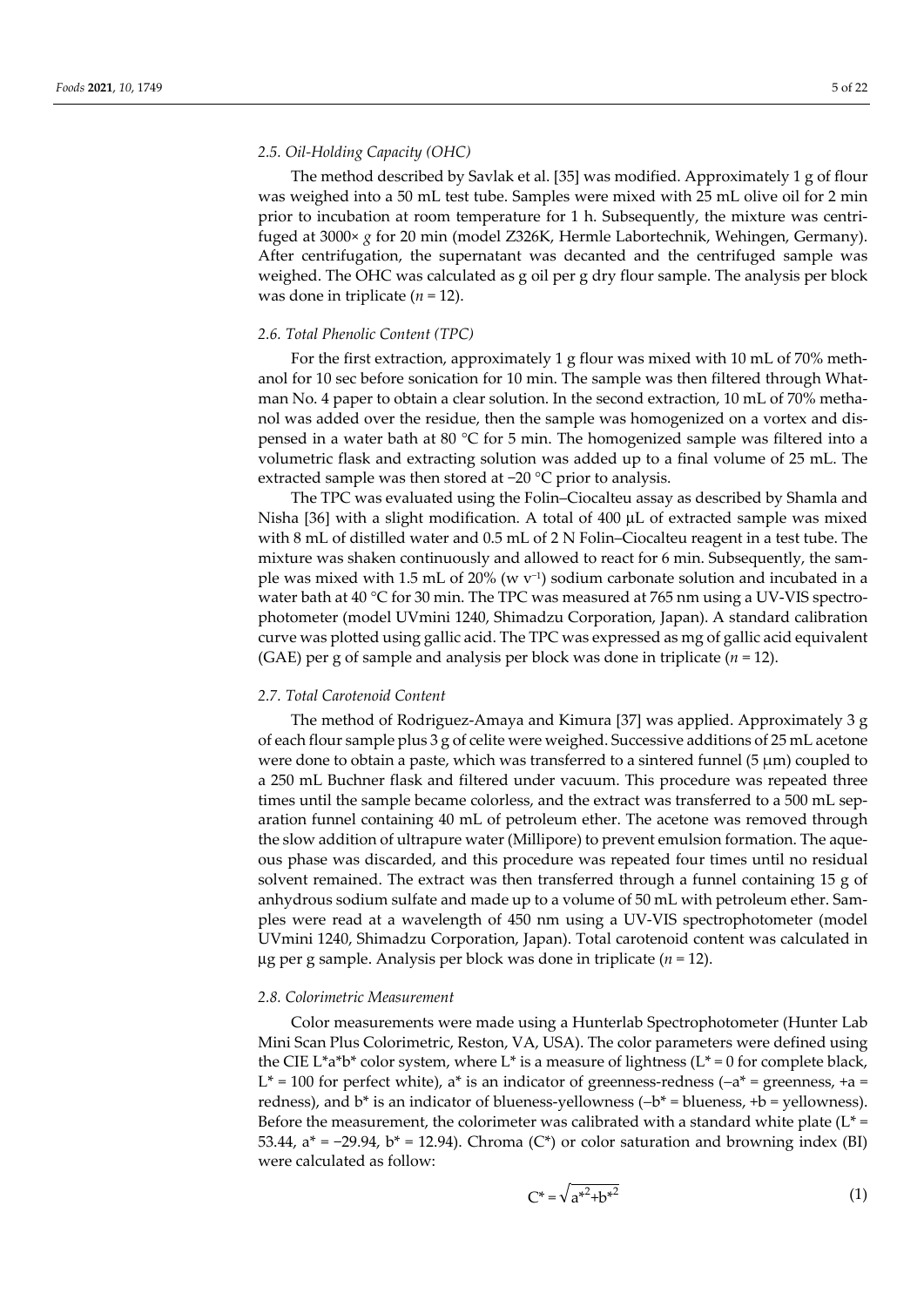$$
BI = \frac{100 (x - 0.31)}{0.17}
$$
 (2)

where x is obtained using the following equation proposed by Khoozani et al. [38]:

$$
x = \frac{a^* + 1.75L^*}{5.645L^* + a^* - 3.012b^*}
$$
 (3)

Three readings were made per sample.

## *2.9. Pasting Properties*

Pasting characteristics were determined using a Rapid Visco Analyzer (Model RVA 4500, Newport Scientific, Australia). Three grams of flour were weighed into a previously dried canister and 25 mL of distilled water was dispensed into the canister containing the sample, based on the moisture content. The suspension was thoroughly mixed, and the canister was fitted into the Rapid Visco Analyser. Each suspension was kept at 50 °C for 1 min and then heated up to 95 °C with a holding time of 2 min, followed by cooling to 50 °C with 2 min of holding time. The rates of heating and cooling were at a constant rate of 11.85 °C min−1. Peak viscosity, trough, breakdown, final viscosity, and set back as well as peak time and pasting temperature were read from the pasting profile (Figure 2) with the aid of thermocline for Windows software connected to a computer. Analysis per block was performed in triplicate (*n* = 12).



Figure 2. Pasting properties of plantain flour.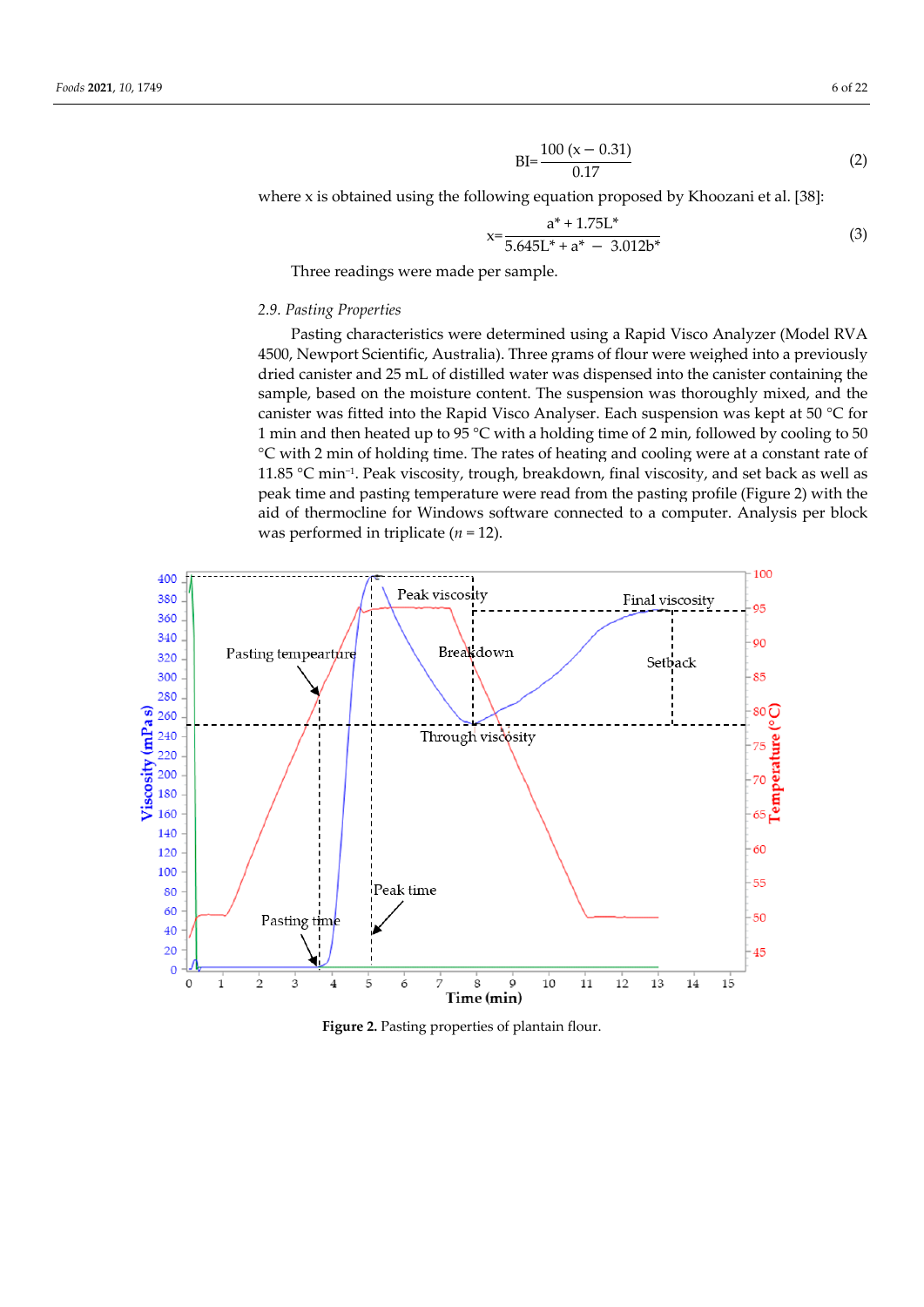#### *2.10. Data Analysis*

The effects of different cultivars, ripening stages, and pre-treatment methods on the nutritional, physicochemical, and pasting properties of flours were subjected to statistical analyses using the General Linear Model Program (GLM). Least Squares Means was used to estimate the differences among the means of each factor at 5% of the probability level using the SAS program (version 9.4, SAS, 2002). Mean, standard deviation (SD), coefficient of variation (CV), and standard error (SE) values were also calculated. In addition, the effects of the different treatments and their interactions were compared using the standard error of the difference (SED) of the mean.

# **3. Results**

# *3.1. Proximate Composition*

The result revealed that cultivars (C) and their interactive effects with ripening stages (R) and pre-treatment methods (P) had a significant influence ( $p < 0.05$ ) on all proximate compositions of flour samples except moisture content (Table 1). At the same ripening stage and pre-treatment method, the levels of crude protein and total ash contents in the French plantain Red Essong were higher by approximately 14.0 and 12.4% than the corresponding values in the False Horn Mbouroukou 3 while the level of crude fiber was lower by 27.5% (Table S1). With the same French type of bunch, Mbouroukou 3, had higher crude protein content and total ash than the plantain hybrids PITA 27 and PITA 14, whereas PITA 27 was better in crude fiber content.

**Table 1.** ANOVA statistics showing the effect of cultivar, ripening stages, and pre-treatment methods on the proximate composition of plantain flours.

| Parameter                    | Moisture         | <b>Crude Fat</b> |                  | Crude Protein Carbohydrate | <b>Total Ash</b> | <b>Crude Fiber</b> |
|------------------------------|------------------|------------------|------------------|----------------------------|------------------|--------------------|
|                              | $(g 100 g^{-1})$ | $(g 100 g^{-1})$ | $(g 100 g^{-1})$ | $(g 100 g^{-1})$           | $(g 100 g^{-1})$ | $(g 100 g^{-1})$   |
| Range                        | 10.47-12.20      | $0.45 - 0.73$    | $2.92 - 4.56$    | 79.25-82.09                | $1.62 - 3.22$    | $1.34 - 2.66$      |
| Mean                         | 11.22            | 0.59             | 3.65             | 80.57                      | 2.09             | 1.87               |
| <sub>SD</sub>                | 0.39             | 0.07             | 0.40             | 0.79                       | 0.38             | 0.31               |
| <b>CV</b>                    | 3.47             | 12.13            | 10.86            | 0.99                       | 17.94            | 16.48              |
| <b>SE</b>                    | 0.05             | 0.01             | 0.05             | 0.09                       | 0.04             | 0.04               |
| $p$ of cultivar $(C)$        | ns               | $***$            | $***$            | $***$                      | ***              | $***$              |
| $p$ of ripening stage $(R)$  | ns               | $***$            | $***$            | ns                         | ns               | $***$              |
| p of pre-treatment (P)       | ***              | ns               | $***$            | $***$                      | $***$            | $***$              |
| $p \circ f C \times R$       | ns               | $***$            | $***$            | ***                        | $***$            | $***$              |
| $p$ of $C \times P$          | ns               | $***$            | $***$            | $***$                      | $***$            | $***$              |
| $p$ of $R \times P$          | $***$            | ns               | $***$            | $***$                      | $***$            | ns                 |
| $p$ of $C \times R \times P$ | ns               | ns               | $***$            | ***                        | $***$            | ns                 |

\*\*\* = significant at  $p < 0.05$  and ns = not significant.

The ripening stages  $(R)$  had a significant effect  $(p < 0.05)$  on all proximate compositions except moisture, carbohydrate, and total ash content, while pre-treatment methods (P) insignificantly affected  $(p > 0.05)$  crude fat content (Table 1). The control sample (untreated) contained the highest content of crude fat, crude protein, and total ash, followed by acid-treated and pre-blanching flours (Table S1). An increase in crude fiber was found in acid-treated flour; the pre-blanching process displayed the opposite. Furthermore, the interactive effect of the ripening stage and pre-treatment methods  $(R \times P)$  was significant (*p* < 0.05) on moisture, crude protein, carbohydrate, and total ash contents. The three-way interaction between cultivar, ripening stages, and pre-treatment methods ( $C \times R \times P$ ) was significant (*p* < 0.05) for crude protein, carbohydrate, and total ash content.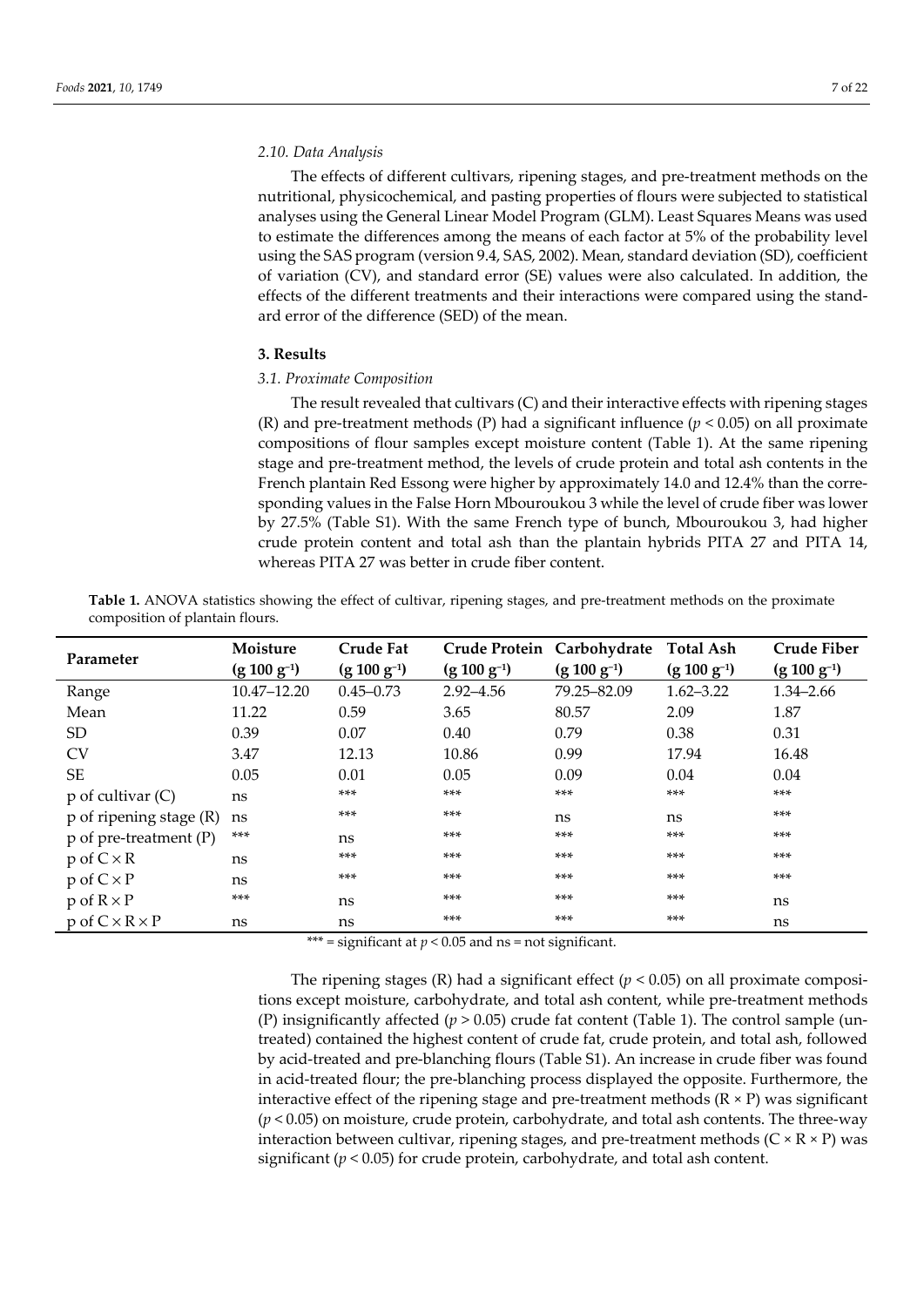#### *3.2. Starch Composition and Hydration Properties*

The results showed that cultivar significantly influenced  $(p < 0.05)$  starch composition and hydration properties of flours (Table 2). Among the flours with the same pre-treatment and at the same ripening stage the levels of amylose, TS, RS, WHC, and OHC in the French plantain Red Essong were respectively slightly lower than in the False Horn Mbouroukou 3 by approximately 4.0, 3.1, 4.9, 3.0, and 3.4%, whereas the levels of amylopectin and AS were higher (Table S2). When the same type of bunch is compared, the French plantain Red Essong contained the highest level of amylose, TS, RS, WHC, and OHC followed by hybrids PITA 27 and PITA 14. Interestingly, the level of RS in Red Essong was about 8.1% higher than in PITA 14 and 2.3% higher than in PITA 27 while the levels of WHC and OHC were higher than in both hybrids by about 8.7 and 4.0%.

**Table 2.** ANOVA statistics showing the effect of cultivar, ripening stages, and pre-treatment methods on the starch composition and hydration properties of plantain flours.

| Parameter                    | Amylose          | Amylopectin TS   |                  | RS               | <b>AS</b>        | <b>WHC</b>    | <b>OHC</b>    |
|------------------------------|------------------|------------------|------------------|------------------|------------------|---------------|---------------|
|                              | $(g 100 g^{-1})$ | $(g 100 g^{-1})$ | $(g 100 g^{-1})$ | $(g 100 g^{-1})$ | $(g 100 g^{-1})$ | $(g g^{-1})$  | $(g g^{-1})$  |
| Range                        | 22.51-31.25      | 68.75-77.49      | 60.23-86.84      | $30.52 - 56.48$  | 24.89-34.08      | $1.95 - 3.32$ | $1.61 - 2.80$ |
| Mean                         | 26.74            | 73.31            | 73.99            | 43.97            | 30.02            | 2.57          | 2.21          |
| <b>SD</b>                    | 2.24             | 2.19             | 8.53             | 7.66             | 1.93             | 0.35          | 0.31          |
| <b>CV</b>                    | 8.39             | 2.99             | 11.53            | 17.42            | 6.44             | 13.58         | 14.08         |
| <b>SE</b>                    | 0.26             | 0.26             | 1.01             | 0.90             | 0.23             | 0.04          | 0.04          |
| $p$ of cultivar $(C)$        | $***$            | $***$            | $***$            | $***$            | $***$            | ***           | $***$         |
| $p$ of ripening stage $(R)$  | ***              | $***$            | $***$            | $***$            | $***$            | $***$         | ***           |
| p of pre-treatment (P)       | ***              | $***$            | $***$            | $***$            | $***$            | ***           | $***$         |
| $p \circ f C \times R$       | $***$            | $***$            | $***$            | $***$            | $***$            | $***$         | ***           |
| $p$ of $C \times P$          | $***$            | $***$            | ns               | $***$            | $***$            | ns            | ns            |
| $p$ of $R \times P$          | $***$            | $***$            | $***$            | $***$            | $***$            | ***           | ***           |
| $p$ of $C \times R \times P$ | $***$            | ***              | ns               | $***$            | $***$            | ***           | $***$         |

\*\*\* = significant at *p* < 0.05 and ns = not significant. TS: Total starch content; RS: the highest content of resistant starch; AS: available starch; WHC: water-holding capacity; OHC: oil-holding capacity.

> In addition, the ripening stage significantly affected  $(p < 0.05)$  all starch compositions and hydration properties of flours among the same cultivars and pre-treatment methods (Table 2). The interaction between cultivar and ripening stage  $(C \times R)$  followed the same pattern as in the variation between ripening stages. With an increase in the ripening stage, the level of amylose, TS, RS, AS, WHC, and OHC decreased while the level of amylopectin increased (Table S2). The RS content of flour at ripening stage 1 was as high as from 49.7 to 56.4% and decreased by approximately 33.9% at stage 3 (Figure 3A). Similarly, the level of WHC, which ranged from 2.0 to 3.3 and OHC ranging between 1.6 and 2.8 g  $g^{-1}$  displayed a reduction by 24.8 and 25.8% during the ripening process (Figure 3B).

> When the effect of pre-treatment methods is considered, a significant difference (*p* < 0.05) was observed in all starch compositions as well as in the hydrating properties of flours among the same cultivar and ripening stages (Table 2). The interactive effect of  $C \times$ P was significant (*p* < 0.05) only on amylose, amylopectin, and RS contents whereas the interaction of  $R \times P$  had a significant effect ( $p < 0.05$ ) on all characteristics. In addition, an insignificant effect ( $p > 0.05$ ) was found for the interaction of  $C \times R \times P$  on TS. Specifically, a higher level of amylose, AS, WHC, and OHC was found in control (untreated), followed by acid-treated and pre-blanching flours (Table S2). With the same cultivar and ripening stage, the level of RS content in acid-treated flour was higher than in pre-blanching and control samples by about 8.8 and 4.5% (Figure 3A). Considering the effect of all factors on starch compositions and their hydrating properties, the highest levels of amylose, WHC, and OHC contents were observed in untreated unripe Mbouroukou 3 (stage 1) (Figure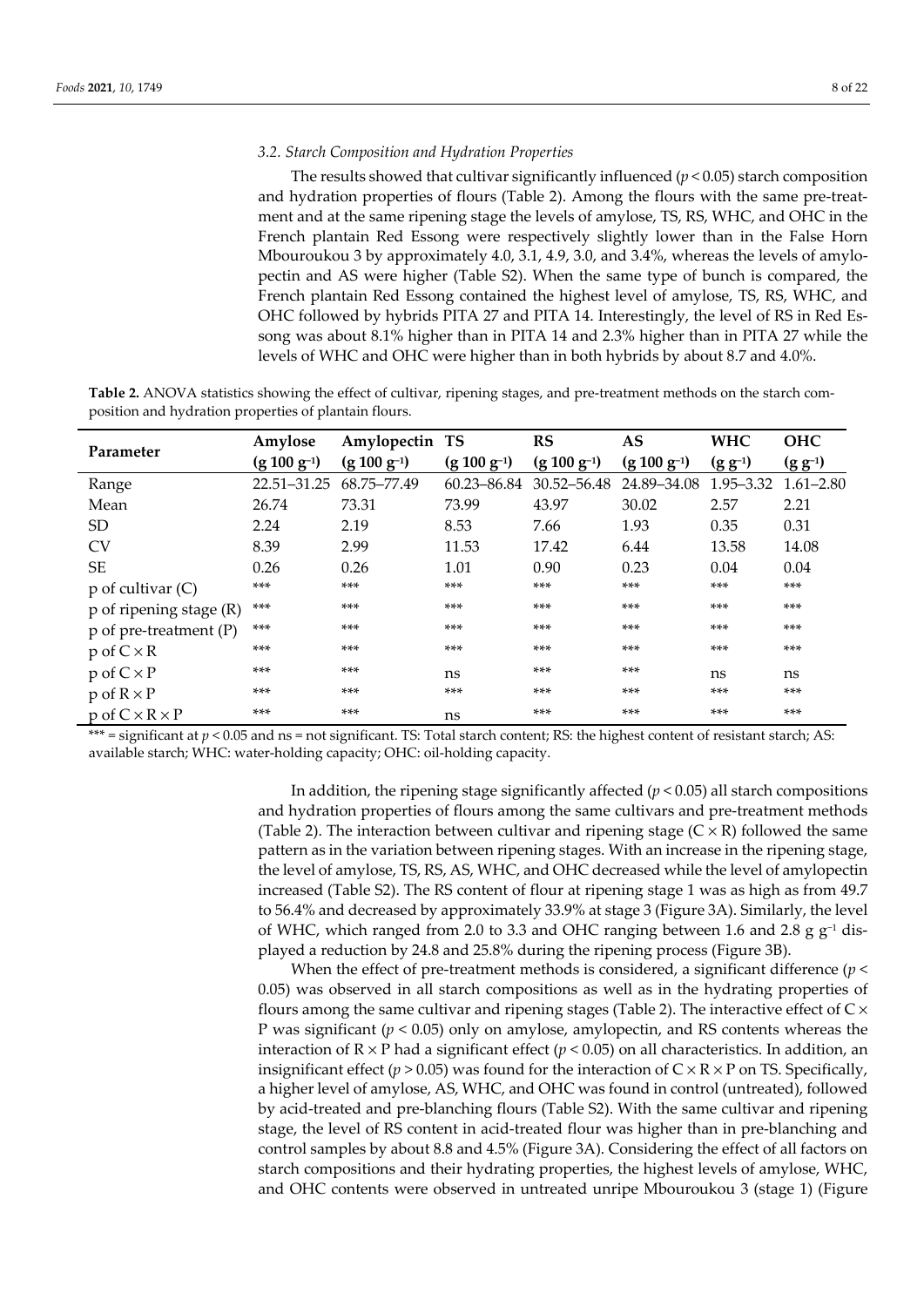

3B), while acid pre-treatment of unripe Mbouroukou 3 flour contained the highest level of RS.

**Figure 3.** Resistant starch (**A**) and hydration properties (**B**) of plantain flours as influenced by cultivar, ripening stages, and pre-treatment methods. Ripening stage:  $1 =$  mature green;  $2 =$  green with a trace of yellow; and  $3 =$  more green than yellow.

# *3.3. Total Phenolic and Carotenoid Contents*

A significant difference  $(p < 0.05)$  was observed on the effect of cultivar on TP and the carotenoid contents of flours across all ripening stages and pre-treatment methods (Table 3). When the type of bunch is compared, the results showed that the TP and carotenoid content in the False Horn Mbouroukou 3 was higher than in the French Red Essong by an average of 20.6 and 35.8% (Table S3). Interestingly, the TP content was higher by 36.6% in PITA 27 and 25.9% in PITA 14 compared with Red Essong (Figure 4A). However, the opposite was shown in the carotenoid content as Red Essong was approximately higher by 31.0% compared with PITA 14 and 41.3% with PITA 27 (Figure 4B).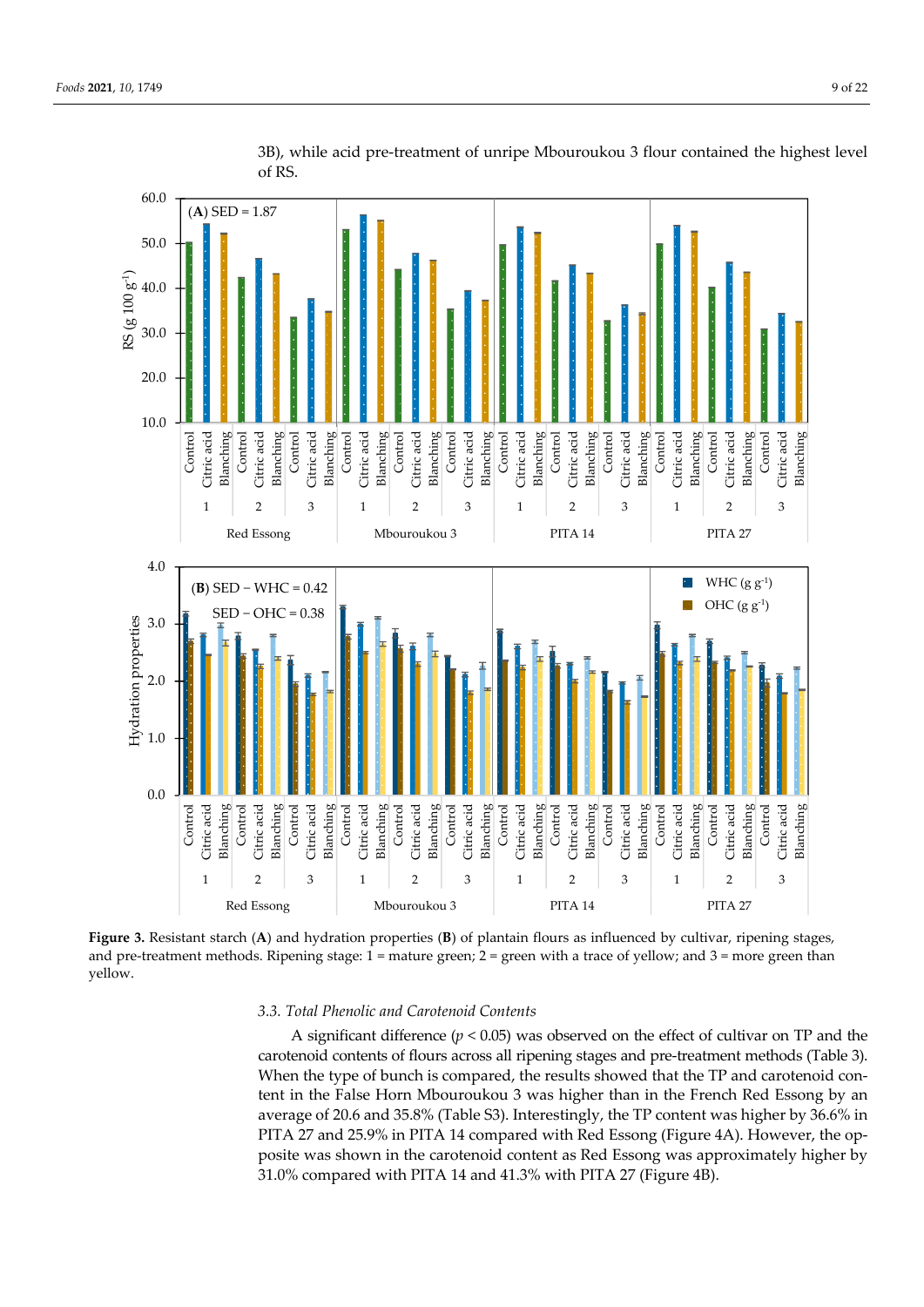| Parameter                    | <b>TP</b><br>$(mg GAE g^{-1})$ | Carotenoids<br>$(\mu g g^{-1})$ | $L^*$ (-)   | $a^* (-)$     | $b^*$ (-)  | Chroma<br>$(-)$ | <b>Browning</b><br>Index<br>$(-)$ |
|------------------------------|--------------------------------|---------------------------------|-------------|---------------|------------|-----------------|-----------------------------------|
| Range                        | $0.12 - 4.13$                  | $0.03 - 3.78$                   | 47.09-70.48 | $0.31 - 1.19$ | 8.63-14.39 | 8.66–14.41      | 14.51-30.94                       |
| Mean                         | 1.68                           | 1.13                            | 56.88       | 0.75          | 11.07      | 11.10           | 22.34                             |
| <sub>SD</sub>                | 1.19                           | 0.96                            | 4.84        | 0.18          | 1.56       | 1.56            | 3.72                              |
| <b>CV</b>                    | 70.68                          | 84.78                           | 8.50        | 24.60         | 14.12      | 14.07           | 16.64                             |
| <b>SE</b>                    | 0.14                           | 0.11                            | 0.57        | 0.02          | 0.18       | 0.18            | 0.44                              |
| $p$ of cultivar $(C)$        | $***$                          | $***$                           | $***$       | $***$         | $***$      | $***$           | $***$                             |
| $p$ of ripening stage $(R)$  | $***$                          | $***$                           | $***$       | $***$         | $***$      | $***$           | $***$                             |
| $p$ of pre-treatment (P)     | $***$                          | $***$                           | $***$       | $***$         | $***$      | $***$           | $***$                             |
| $p$ of $C \times R$          | ns                             | $***$                           | $***$       | $***$         | $***$      | $***$           | $***$                             |
| $p \circ f C \times P$       | $***$                          | $***$                           | $***$       | $***$         | $***$      | $***$           | $***$                             |
| $p$ of $R \times P$          | $***$                          | $***$                           | $***$       | $***$         | $***$      | $***$           | $***$                             |
| $p$ of $C \times R \times P$ | $***$                          | $***$                           | $***$       | $***$         | $***$      | $***$           | $***$                             |

**Table 3.** ANOVA statistics showing the effect of cultivar, ripening stages, and pre-treatment methods on the total phenolic, carotenoid contents, and color alterations of plantain flours.

\*\*\* = significant at  $p < 0.05$  and  $ns$  = not significant. TP: the highest level of total phenolic; L\*: lightness; L\*=0 (black color);  $L^*=100$  (white color); a\*: green color (-)/ red color (+); b\*: blue color (-)/ yellow color (+).

> The effect of the ripening stage on TP and carotenoid contents can be seen in all cultivars and pre-treatments as its effect was significantly different (*p* < 0.05) (Table 3). When ripening progressed, the level of TP decreased by about 43.4% and carotenoid contents by about 44.6% (Table S3). In addition, a markedly significant difference (*p* < 0.05) was observed in the effect of pre-treatment methods on TP and carotenoid contents across all cultivars and ripening stages. The highest levels were recorded in all flours with preblanching treatment, followed by the acid-treated sample and control (Figure 4A,B). With the pre-blanching process, 85.4% of TP and 89.2% of carotenoid contents were higher than those of control. Considering the interaction across factors, the interactions between  $C \times$ P,  $R \times P$ , and  $C \times R \times P$  on TP and carotenoid contents were significant ( $p \le 0.05$ ) but the interaction of  $C \times R$  affected only the carotenoid contents. In this study, the pre-blanching treatment of PITA 14 at ripening stage 1 exhibited the highest content of TP. The highest level of carotenoids was found in Mbouroukou 3 with the same pre-treatment.

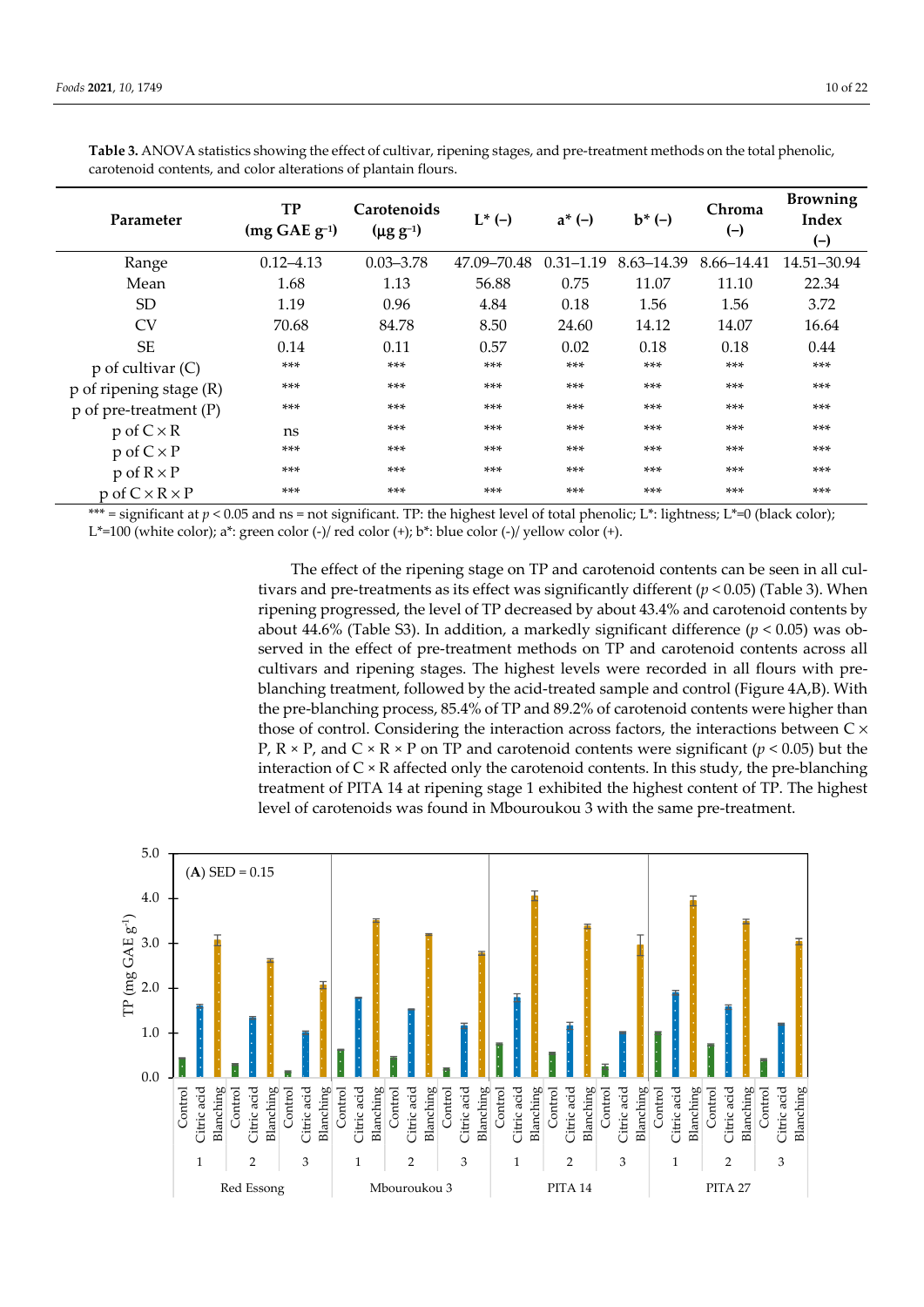

**Figure 4.** Total phenolic (**A**) and carotenoid contents (**B**) of plantain flours as influenced by cultivar, ripening stages, and pre-treatment methods. Ripening stage: 1 = mature green; 2 = green with a trace of yellow; and 3 = more green than yellow.

#### *3.4. Color*

There was a significant difference ( $p < 0.05$ ) in lightness (L\*), redness (a\*), yellowness  $(b^*)$ , chroma  $(C^*)$ , and browning index (BI) of flours from different cultivars across the same ripening stage and pre-treatment method (Table 3). A higher value of  $L^*, b^*$ , and  $C^*$ was observed in the French Red Essong when compared with the False Horn Mbouroukou 3 at the same ripening stage and pre-treatment method, while a\* and BI values were lower (Table S3). It could be emphasized that the BI value of Mbouroukou 3 was clearly higher than in Red Essong by an average of 8.2%. In addition, most of the  $L^*$ ,  $b^*$ , and  $C^*$ values of Red Essong were higher than in both hybrids. With these results, the BI value of Red Essong tended to be lower than in PITA 14 by about 6.9% and by about 5.9% in PITA 27 (Figure 5).

A significant difference  $(p < 0.05)$  was found in all color characteristics of flours across cultivar, varying ripening stages, and pre-treatment methods (Table 3). With increasing ripening stage, the L\* value decreased by 6.3%, while a considerable increase of 10.3% for b\*, 10.3% for C\*, and 17.3% for BI was presented (Table S3). The results also showed that all acid-treated samples were notably lighter with a higher L\* value than flours from control and pre-blanching, whereas the a\*, b\*, C\*, and BI values were lower. To be more specific, acid pre-treatment resulted in a better color with 17.4% of BI value higher than the control and 25.1% higher than the pre-blanching sample (Figure 5). Moreover, the interactive effects of  $C \times R$ ,  $C \times P$ ,  $R \times P$ , and  $C \times R \times P$  on all color characteristics were also significant ( $p < 0.05$ ). Lower BI values were obtained for the flour produced from acid pretreatment of Red Essong at ripening stage 1. The pre-blanching process of Mbouroukou 3 exhibited the darkest color at ripening stage 3.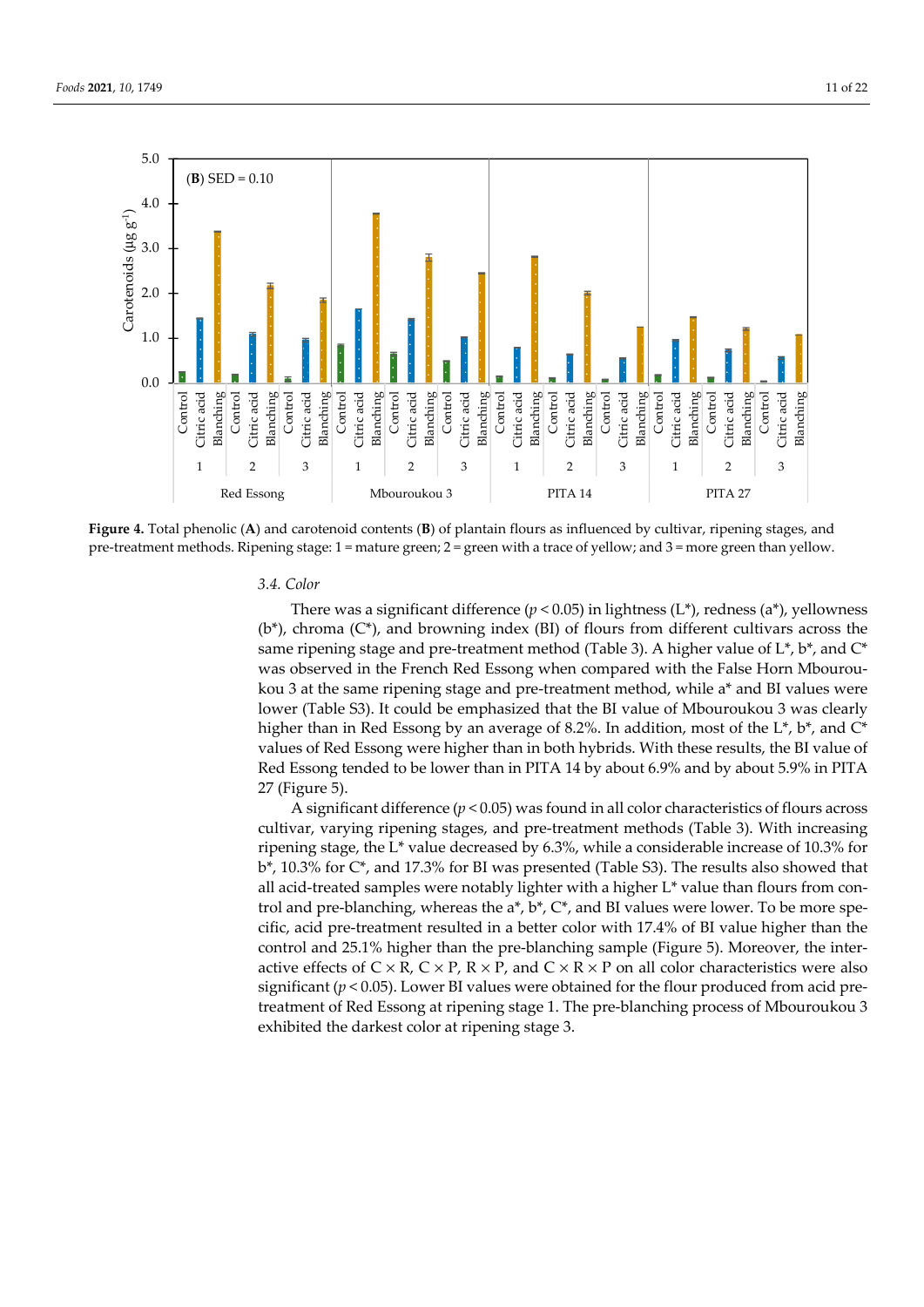

**Figure 5.** Browning index of plantain flours as influenced by cultivar, ripening stages, and pre-treatment methods. Ripening stage: 1 = mature green; 2 = green with a trace of yellow; and 3 = more green than yellow.

#### *3.5. Pasting Properties*

The pasting properties of flours significantly varied  $(p < 0.05)$  with cultivar (Table 4). The peak viscosity, trough viscosity, final viscosity, breakdown, and setback values of the French Red Essong were approximately higher than those of the False Horn Mbouroukou 3 by 11.8, 9.2, 9.1, 9.8, and 9.0%, respectively (Table S4). A greater variation was observed among the French bunch types. Hybrid PITA 27 exhibited the highest value of peak viscosity, trough viscosity, final viscosity, breakdown, and pasting temperature, followed by Red Essong and PITA 14.

Likewise, all pasting properties indicated statistically significant differences (*p* < 0.05) between ripening stages (Table 4). With increasing ripening, peak viscosity, trough viscosity, and breakdown values, respectively, increased by an average of 13.5, 11.4, and 18.2%, while final viscosity, setback, and pasting temperature values showed the opposite (Table S4). The interactive effect of  $C \times R$  on the pasting properties was significant ( $p \leq$ 0.05), except on final viscosity and peak time. When the effect of pre-treatment methods is considered, a significant difference  $(p < 0.05)$  was observed in the pasting properties of the same cultivars and at the same ripening stages. The control sample had the highest peak viscosity, trough viscosity, and final viscosity, followed by acid-treated and preblanching flours. A higher breakdown value was found in acid-treated flours when compared to control and pre-blanching samples. Although the pre-blanching process resulted in the highest setback value, its pasting temperature was the lowest. The interactive effect of C × P was significantly different (*p* < 0.05) for all pasting properties, but no significant differences occurred for an interaction between  $R \times P$  on trough viscosity and final viscosity. The three-way interaction effects between  $C \times R \times P$  were statistically significant (*p* < 0.05) for all properties, except final viscosity and peak time.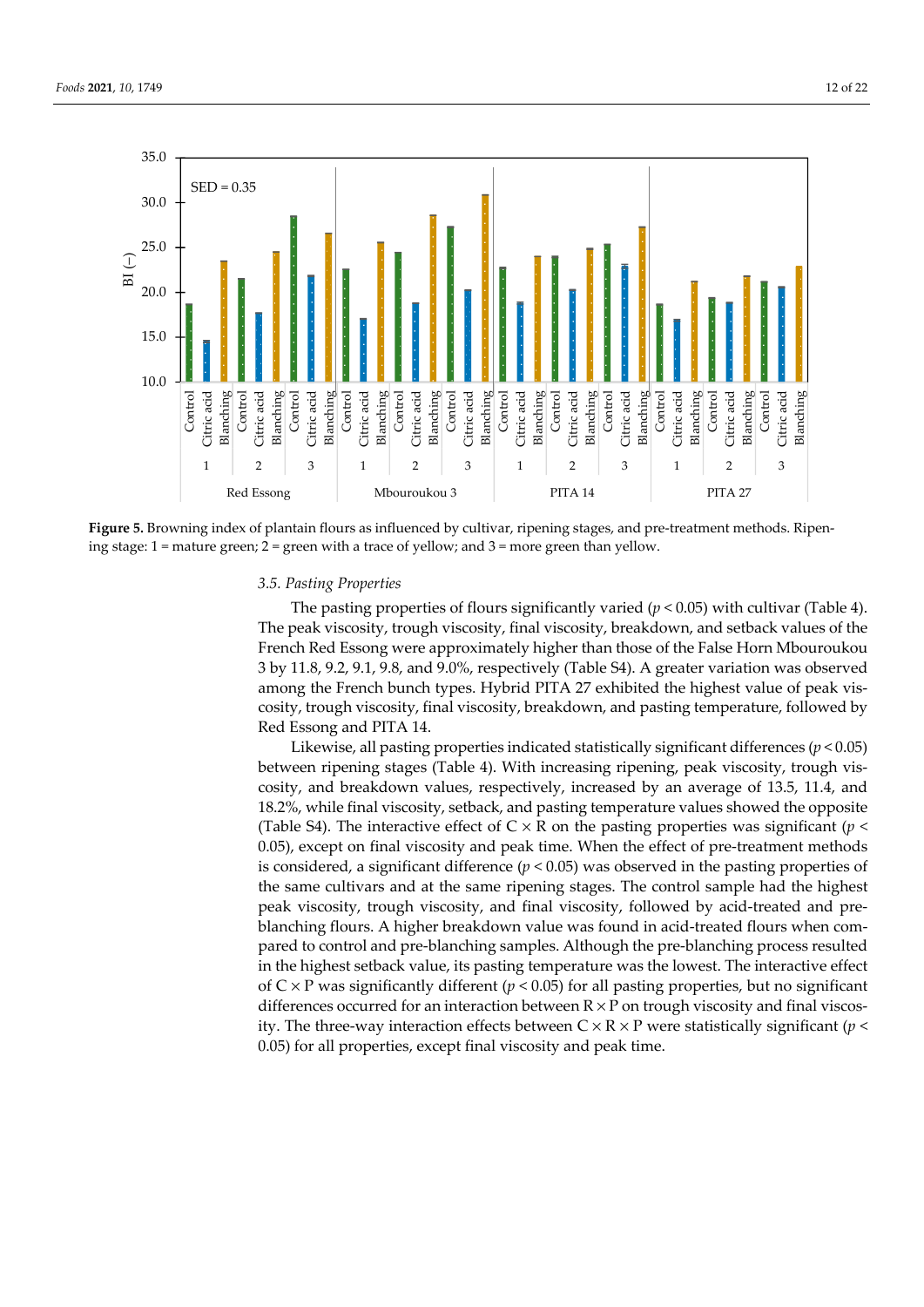| Parameter                    | Peak<br><b>Viscosity</b><br>(mPa s) | Trough<br>Viscosity<br>(mPa s) | Final<br><b>Viscosity</b><br>(mPa s) | <b>Breakdown</b><br>(mPa s) | <b>Setback</b><br>(mPa s) | Peak Time<br>(min) | Pasting<br>Temperature<br>(C) |
|------------------------------|-------------------------------------|--------------------------------|--------------------------------------|-----------------------------|---------------------------|--------------------|-------------------------------|
| Range                        | 219.5-694.7                         | 170.8-487.6                    | 289.3-580.8                          | $14.3 - 262.6$              | $5.9 - 226.2$             | $4.8 - 7.0$        | $60.9 - 90.6$                 |
| Mean                         | 445.0                               | 293.8                          | 416.2                                | 153.8                       | 123.1                     | 5.3                | 80.5                          |
| <b>SD</b>                    | 114.6                               | 64.3                           | 68.6                                 | 67.8                        | 55.8                      | 0.6                | 8.2                           |
| <b>CV</b>                    | 25.7                                | 21.9                           | 16.5                                 | 44.1                        | 45.3                      | 10.3               | 10.1                          |
| <b>SE</b>                    | 13.5                                | 7.6                            | 8.1                                  | 11.3                        | 9.3                       | 0.1                | 1.0                           |
| $p$ of cultivar $(C)$        | ***                                 | ***                            | $***$                                | $***$                       | $***$                     | ***                | ***                           |
| $p$ of ripening stage $(R)$  | $***$                               | $***$                          | $***$                                | $***$                       | $***$                     | $***$              | $***$                         |
| $p$ of pre-treatment (P)     | $***$                               | $***$                          | $***$                                | $***$                       | $***$                     | $***$              | $***$                         |
| $p \text{ of } C \times R$   | $***$                               | ***                            | ns                                   | ***                         | $***$                     | ns                 | $***$                         |
| $p$ of $C \times P$          | ***                                 | $***$                          | $***$                                | $***$                       | $***$                     | $***$              | $***$                         |
| $p$ of $R \times P$          | ***                                 | ns                             | ns                                   | $***$                       | $***$                     | $***$              | $***$                         |
| $p$ of $C \times R \times P$ | ***                                 | $***$                          | ns                                   | $***$                       | $***$                     | ns                 | ***                           |

**Table 4.** ANOVA statistics showing the effect of cultivar, ripening stages, and pre-treatment methods on the pasting properties of plantain flours.

\*\*\* = significant at  $p < 0.05$  and ns = not significant.

## **4. Discussion**

The chemical composition changes indicated biochemical reactions and a climacteric peak between the stages [20]. The moisture content of the flours in this study was close to the results reported by Ssonko and Muranga [39] in starches of the East African highland banana (11.1–11.8%). Still, it was higher than the findings of Rayo et al. [40] and Rodriguez-Ambriz et al. [41], who respectively reported 4.0 and 6.0% moisture content in unripe banana flours. For crude protein content, our results agreed with that reported by Kumar et al. [42] for green banana flour from dessert and plantain (3.4–4.9%). Crude fat content was not detected in the East African highland banana [39], but it was the opposite of this study. Our result was similar to that found by Kumar et al. [42], which displayed the crude fat content in a range of 0.17 to 0.61% in green banana flours. Although the ash content was higher than that reported by Eggleston et al. [25] for plantain (0.27–0.34%), plantain hybrids (0.28–0.32%), and cooking banana (0.35–0.41%), it was in a close range to a study of Suntharalingam and Ravindran [43] for green banana flour from Monthan (4.2%) and Alukehel (3.3%). The amylose and amylopectin content of plantain flours were in the same range in many studies. For example, Vatanasuchart et al. [44] exhibited amylose content of 38.6–43.8% for six Kluai cultivars, while amylose content of 23.0–24.2% was obtained for Monthan and Saba cultivars Kumar et al. [42]. The results reported by Utrilla-Coello et al. [45] showed that the amylose content of Musa AAA (19.3–22.0%) was lower than Musa AAB (26.4%) and Musa ABB (25.4%). In addition, the present result most likely agreed with the previous research that green banana contains approximately 70–75% total starch content [17,46].

The ethylene production could explain the reduction of protein content in most cultivars during ripening. Proteins are involved in several metabolic pathways during ripening and the senescence of the fruits [47]. According to Toledo et al. [48], some protein enzymes are synthesized during pre-climacteric and climacteric stages and are involved in developing the flavor and texture of bananas. However, these enzymes are down-regulated, and protein could be used as a source of energy [49]. An increase in fat content of most cultivars might be possible in that conversion of carbohydrate to fat was taking place during the ripening stage, as indicated by Campuzano et al. [49]. Baiyeri et al. [50] assigned an increase of total ash in ripe plantain to the release of mineral elements like potassium and magnesium, caused by tissue breakdown during ripening, but we demonstrated the opposite. Fully green plantain had the highest amylose content compared with that of ripening stage 3. According to Gao et al. [51], a rapid reduction of apparent amylose content in bananas after stage 2 was due to carbohydrate enzymatic hydrolysis. Bi et al.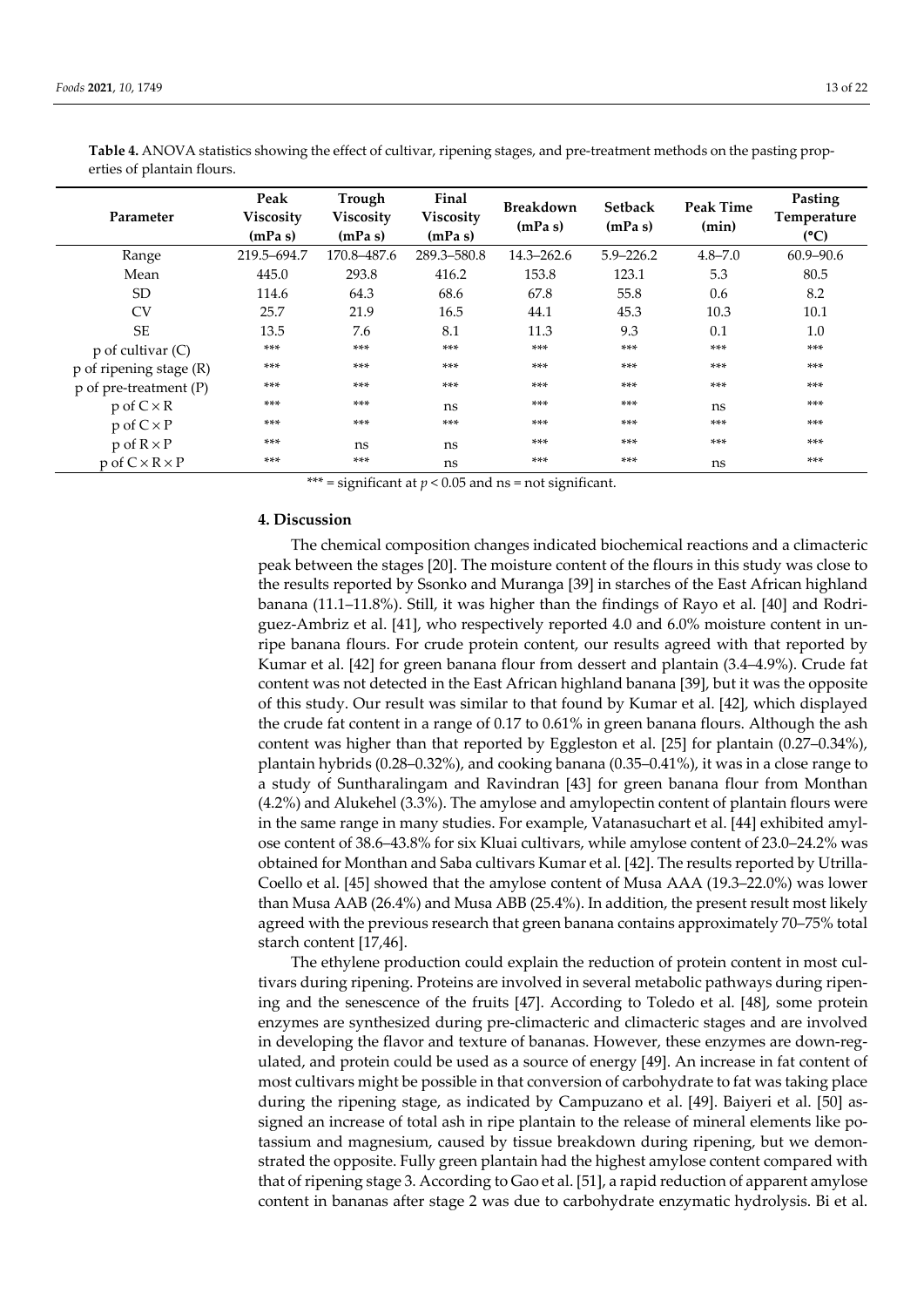[52] showed that the amylose content remained almost unchanged from ripening stage 1 to 5, although it significantly decreased at ripening stage 7 due to further degradation during full maturation. Liu et al. [53] suggested that a decrease of amylose content was generated by hydrolysis in the amorphous part of the starch granule.

A lower protein and fat content in the treated flour was caused by leaching during the modification process, as indicated by Gutiérrez et al. [54]. It is worth noting that despite the leaching of these nutrients during pretreatment, their values were higher than those reported by Pelissari et al. [55] for plantain starch. This could imply that flour from treated plantain is richer in nutritional components than starch and this has a significant potential for application in gluten-free products for celiac [21]. Likewise, an increase of dietary fiber in acid-treated flours was mainly due to starch modification [56]. This is interesting since a high content of total dietary fiber could have prebiotic effects on the growth of beneficial bacteria in the human colon [57].

Unripe plantain flour is underscored as a potential source of RS that presents high in vitro fermentability [16]. According to our results, all cultivars analyzed, especially unripe Mbouroukou 3 and Red Essong, had a very high RS content of about 44%, which was nearly equal to a value obtained by Pelissari et al. [55] for plantain flour (49.5% RS). Kumar et al. [42] indicated that the ABB group of starchy bananas was more likely to record a higher level of RS than the AAB and AAA groups. It has been previously described that green banana is rich in starch, majorly in the form of RS type II (RS2), which corresponds to native uncooked starch that is barely susceptible to hydrolysis [58]. The RS fraction of banana flour decreased when fully ripe [59] and agrees with this study. Gao et al. [51] also mentioned a gradual reduction of TS and RS during the ripening process in the Cavendish cultivar. Similarly, Wang et al. [60] displayed a rapid decrease in Cavendish's RS content during the first four stages of ripening. Therefore, the cultivars and ripening stages used could also be suitable for beneficial effects on human health, particularly for lower fasting blood glucose levels and the low-density lipoprotein (LDL) cholesterol/high-density lipoprotein (HDL) cholesterol ratio [38,61,62]. Although plantain flours presented in this study showed a low amount of AS, this could be considered a crucial issue for consuming digestible carbohydrates.

In addition, the susceptibility of starch to enzyme digestion varies depending on the variety as well as processing methods [63]. With the same cultivar and ripening stage, a higher content of RS was found in acid-treated flour when compared with pre-blanching and untreated samples. This is due to hydrolysis of the amorphous zone of the starch with a concomitant increase in the crystallinity and changes in the starch structure, producing chains that are less accessible to digestive enzymes [64]. Almanza-Benitez et al. [61] reported a similar pattern of high RS content in HCl acid-treated unripe plantain flour. A high content of RS in flour with pre-blanching treatment may be partially explained by the less digestible properties of amylose content. However, Zhang and Hamaker [65] suggested that the complexes formed during starch retrogradation after cooking, which were considered to be retrograde RS type III, could potentially contribute to this phenomenon. Giraldo Toro [66] indicated that RS decreased when the extent of thermal gelatinization increased. Therefore, the optimization of process parameters during flour production should be analyzed to produce flour with a high RS content.

Results of WHC and OHC in this study were similar to those reported by Anyasi et al. [14] and Alkarkhi et al. [67] on flours from unripe banana pulp. A higher WHC and OHC in the False Horn Mbouroukou 3 could be attributed to its higher level of amylose and dietary fiber as exhibited in the results. With an increase in ripening stage, a reduction of WHC may be associated with starch degradation and sugar release; possibly sugar could interact with starch chains [68] or water, limiting the availability of water to hydrate the starch [69]. According to Anyasi et al. [14], the efficiency of unripe banana flour in holding water and oil was directly related to amylose and dietary fiber content. Though Campuzano et al. [49] showed that the oil absorption capacity of banana flour increased during ripening, and was correlated to the increase of fat, it was not the case of this study. The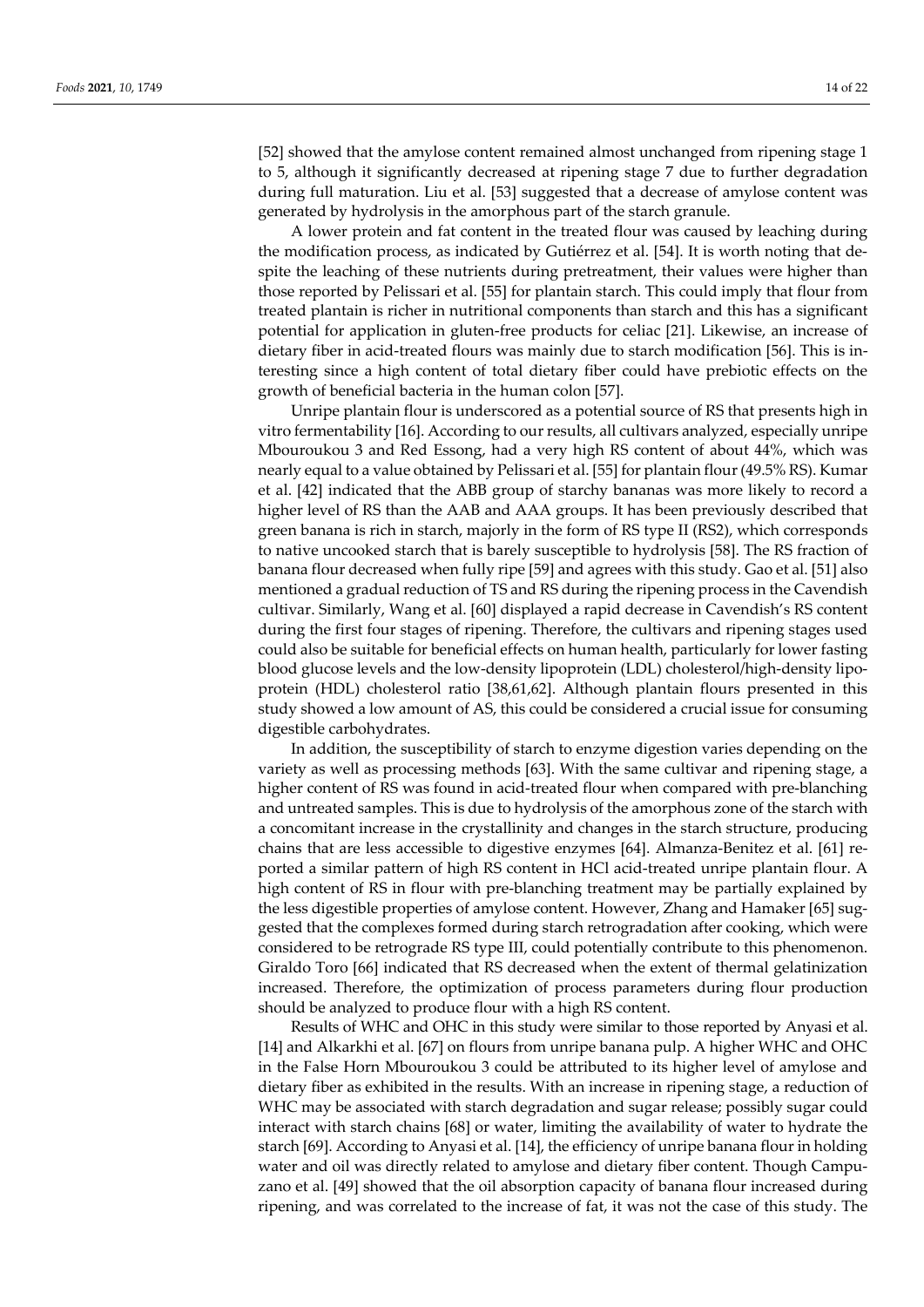hydration properties of plantain and banana flours could also be influenced by various intrinsic factors such as the physical characteristics of starch granules (structure, surface polarity, particle porosity), and the composition and number of amino acids and protein in the flour [37,38,67]. In general, a high WHC of Mbouroukou at ripening stage 1 indicates its potential as a thickener in semi-liquid and liquid foods [70]. Flours with a high OHC property could be applied as an alternative emulsifying agent in food systems with high-fat content, such as bakery products [71].

Plantain contains several bioactive compounds, such as phenolics, carotenoids, biogenic amines, and phytosterols [2,72,73], which are highly desirable in the diet as they exert many positive effects on human health and well-being. Many of these compounds have antioxidant potentials and are effective in protecting the body against various oxidative stresses [74]. There are various classes of phenolic compounds in banana and plantain. Méndez et al. [75] investigated some extractable phenolic compounds (free phenolic acids) in bananas from Tenerife and Ecuador. High free gallic acid and catechin (cianidanol) content were reported in two varieties of bananas. However, banana pulp also contains several different cell non-extractable phenolic compounds [76]. Bennett et al. [7] detected condensed tannins and flavonoids (catechin, gallocatechin, and epicatechin) in the soluble cell wall fractions of the fruit pulp. They showed the presence of anthocyanidin delphinidin in the cell walls. Epicatechin, epigallocatechin, and gallocatechin have been detected in Dwarf Cavendish banana as studied by Harnly et al. [77], while caffeic and chlorogenic acids, kaempferol, and apigenin were the dominant phenolics in Anatolian plantain (a traditional endemic food plant of Eastern Anatolia, Turkey) [78]. In this study, there was a great diversity in the content of TP and carotenoids among the cultivars used. The higher content of TP and carotenoids in the False Horn Mbouroukou 3 than in the French Red Essong and the hybrids might be associated with the effect of cultivar, climate, and soil conditions. This corresponds with Tsamo et al. [79], who demonstrated large diversity of phenolic profiles among cultivars in the pulp of nine plantain cultivars. Udomkun et al. [5] showed a significant effect of cultivar, ripening stage, bunch type, and location on the variability of provitamin A carotenoids (pVACs) in cultivars and hybrids.

Through fruit ripening, a reduction of TP content in flours might be linked to the activity of oxidative enzymes such as polyphenol oxidase (PPO) [80]. In addition, Starrett and Laties [81] indicated that a reduction in the quantity of this compound might be due to a reduction of enzyme activity, such as phenylalanine ammonia-lyase, in its biosynthesis pathway. A reduction of serotonin and dopamine levels which also act as antioxidants in banana cultivars can also be associated with an oxidative pathway activated during fruit ripening [82–84], although the declining level of carotenoids as ripening progressed was reported by Ngoh Newilah et al. [85]. They explained the mechanism as the enzymatic cleavage of carotenoids, which may stimulate the synthesis of other carotenoid isomers, such as volatile compounds. All cultivars examined recorded high levels of TP that can be attributed to pretreatment with organic acid that also acts as an antioxidant. Although many studies of retention of TP and carotenoids in different thermal processes indicate that the exposure of samples to heat results in substantial losses of these bioactive compounds [83,85], the findings in this study reported a conflict. High retention of TP and carotenoids in flours after the pre-blanching process could be attributed to damaged cell structures of the food matrix, thus giving access to digestive enzymes and improved bioaccessibility [86].

The color attributes of flour have an impact on both the consumer and the food industries. According to Jeet et al. [87], a brighter color could be more acceptable for consumers. Hence, incorporation as an ingredient of flour from the green unripe French plantain Red Essong is suggested without altering the color of finished products unlike for flours from the False Horn Mbouroukou 3 and both hybrids. The lighter pulp color of Red Essong might be associated with a lower level of carotenoid content. Borges et al. [88] showed that banana and plantain pulps with lighter colors tend to contain a higher level of flavonoid contents. When ripening progressed, the conversion of starch to sugar can be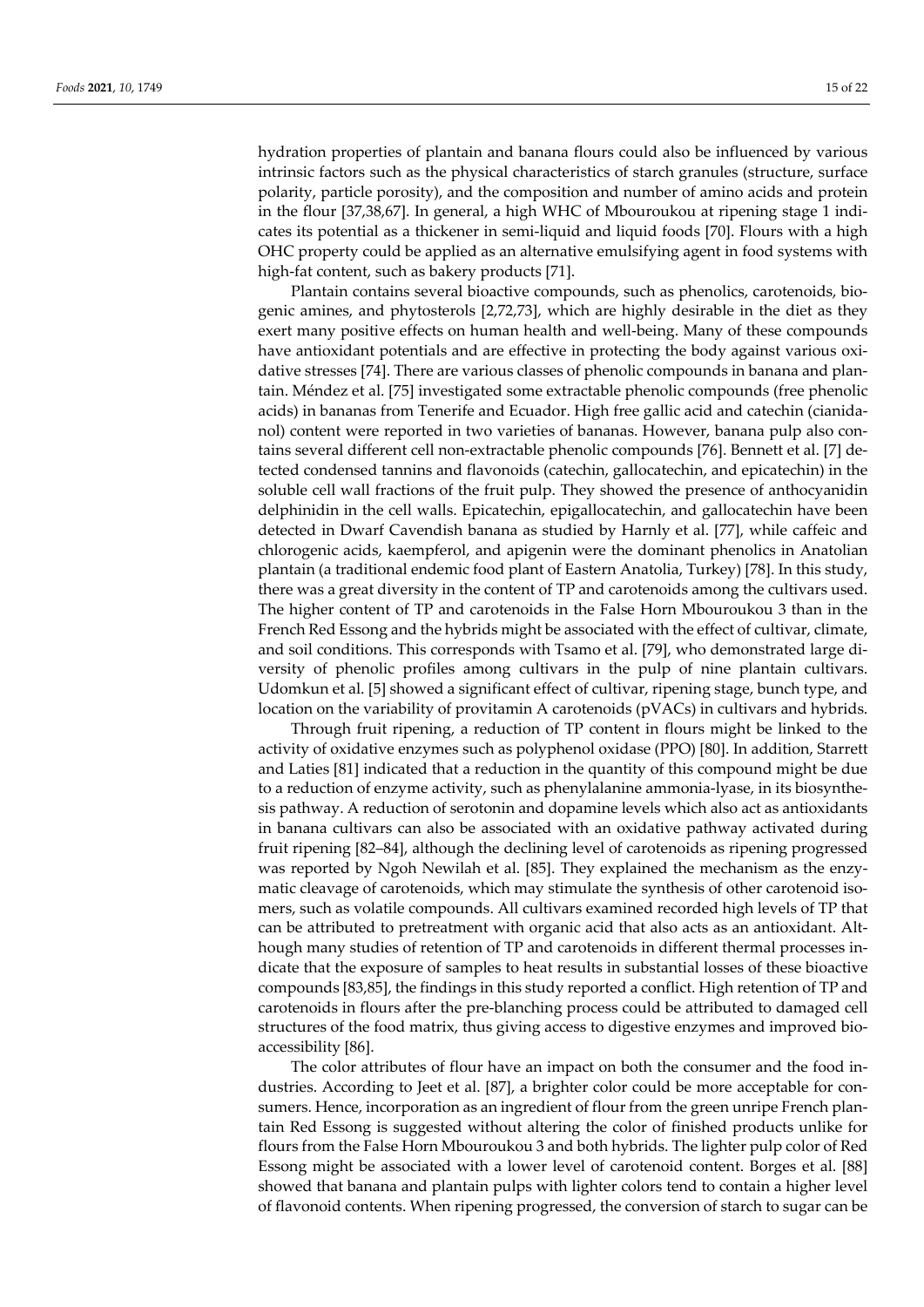used to explain the darker color of flours [36]. Therefore, the selection of appropriate cultivars and ripening stages is recommended depending on the specific purpose of each processed product. In addition, high L\* and low a\*, b\*, C\*, and BI values recorded in all acid-treated samples can be attributed to the partial inhibition of the PPO under acid pH [89]. Similar reports were shown by Anyasi et al. [14] and De Souza et al. [90] on the effect of organic acids on fresh-cut mango and unripe banana flours, respectively.

Furthermore, Gutiérrez et al. [21] explained the loss of the yellow coloration  $(b^*$ value) in the modified plantain flours because of the leaching of some pigments during processing. In contrast, flours with pre-blanching treatment had a darker color than other samples. Many darkening factors, such as enzymatic oxidation, vitamin C oxidation, Maillard reaction, caramelization, etc., are attributed to the decreased brightness value during thermal processing [91]. Tao et al. [92] also found this in cabbage treated by sequential blanching and drying.

The pasting property provides a basis for applications in industrial processing. Firstly, note that it might be difficult to compare our RVA results with those reported for other flours/starches due to differences in sample concentration and methodology (Brabender viscoamylogram, micro viscoanalyzer) used for the determination of their pasting characteristics. In this study, the pasting properties of flours varied significantly by cultivar, ripening stages, and pretreatment methods. This is similar to Ssonko and Muranga [39], who reported a significant difference in the pasting properties of starches from the different cultivars of the East African highland banana. However, from the application point of view, these differences were marginal and would not affect the application suitability to their pasting properties of interchanging the cultivars. With increasing ripening, peak viscosity increased, and this agrees with Campuzano et al. [49] in Cavendish banana flour. Even though the results in this study differed from the previous study in banana starch [93], they are quite similar to that of Bakare et al. [94], who researched unripe banana flour. These divergences in apparent viscosity might be explained either by varietal reasons or the undefined ripening stage of the flours used. The most plausible explanation for the changes observed might be related to the enzymatic activity during ripening. Gao et al. [51] proposed that β-amylase plays a significant contribution to starch degradation during banana ripening, and  $α$ -amylase has a supporting role. de Nascimento et al. [95] also indicated that  $\beta$ -amylase is highly induced during ripening and suggested that its activity was highly correlated to starch degradation. The maximum viscosity during heating (peak viscosity) which was found, particularly in the untreated flour of hybrid PITA 27, suggests that this flour could be used in food formulation where high viscosity is required, whereas the treated flours from both the False Horn Mbouroukou 3 and hybrid PITA 14 could be employed for the foods that require less thickening. Gutiérrez et al. [21] recommended flours with low peak viscosity values for commercial bread and cookie making at an industrial level.

The breakdown is used as an index of the brittleness of starch granules against the shear forces generated during heating [96]. Thus, the higher the breakdown value in the acid-treated flour of PITA 27, the lower the stability of the starch matrix against shear forces during the heating period. Although the setback value is an index for measuring the rate of starch retrogradation and syneresis, the higher value of setback, which was also observed in the flour of stage 1, especially Red Essong and PITA 27 with pre-blanching pretreatment, indicates the maximum tendency of retrogradation. A reduction of setback value during ripening is due to the decrease in the amount of starch able to gelatinize [97]. According to Sackey [98], starch retrogradation causes textural changes, often resulting in unwanted properties such as staling in bread, skin formation, paste gelling, and loss in clarity, which are important attributes for the food processor as well as consumers. A study by Afoakwa and Sefa-Dedeh [91] linked the property of high retrogradation to the high degree of association between the starch-water systems and their high ability to recrystallize. Moreover, the pasting temperature has been described as the temperature above the gelatinization temperature when starch granules begin to swell. It is used as an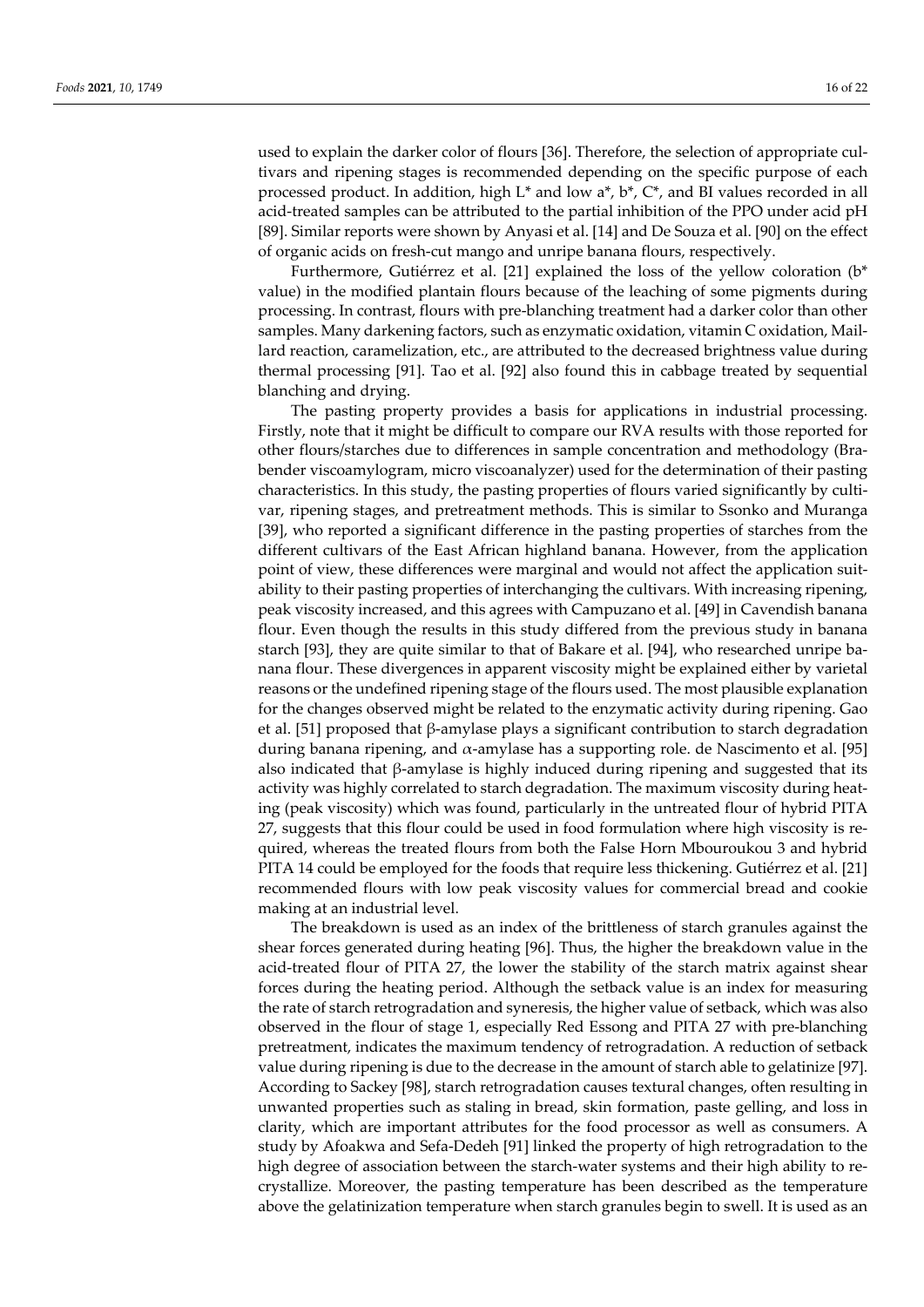indicator for the minimum temperature required to cook the flour [99]. The pasting temperature of plantain flour occurred between 60.9 and 90.6 °C. These temperatures were mostly higher than that of cassava starch (69.5 °C), which has a lower amylose content [100]. In this study, the highest pasting temperature was recorded for flour obtained from PITA 27 at ripening stage 1 with/without acid pretreatment. Blazek and Copeland [97] indicated the structural stability of banana starch granules is influenced both by amylose molecules and the degree of crystallinity in amylopectin. As Wahab et al. [100] stated that the maintenance of the gelatinization process at a low temperature will result in improved bread quality, PITA 27 flour which is highly resistant to swelling and rupturing, could be used as a new ingredient in bread baking.

At the processing level, the use of flour obtained from PITA 27 and Red Essong could lead to products that are more stable during storage as it is less susceptible to retrogradation. However, the greater tendency towards retrogradation in the False Horn Mbouroukou 3 and PITA 14 may provide some health benefits. Apart from being a good source of TP and carotenoids, the retrograded starch of these plantains is considered a type of resistant starch. Hence, it may allow the growth of friendly bacteria such as *Bifidobacterium* and *Lactobacillus* [21], which act as prebiotics. Moreover, Hernández et al. [101] reported that the fermentation of retrograded starch in the human colon leads to the production of fatty acids with small molecular weight such as butyric acid that can be absorbed, resulting in the reduction of cholesterol levels in the blood.

As mentioned in the results, a change in all rheological properties was noticed during the ripening process, which is most likely linked to the chemical composition of the flours. Campuzano et al. [49] reported a strong positive correlation between pasting properties and carbohydrate content and a strong, negative correlation between pasting properties and sugar content. Apart from cultivars and ripening stages, the difference in the pasting properties of the studied flours might be associated with the type of processing methods, the microstructure of flour particles, and the variation in the starch quantities, including damage and RS contents [26]. Additionally, Pelissari et al. [55] mentioned that the pasting properties of flours could be influenced by the granular size, the amylose/amylopectin ratio, the volume fraction of suspended solids, the affinity between the hydroxyl groups of molecules, the molecular weight of amylose leached from the starch granules, and the conditions of the thermal process used to induce gelatinization.

## **5. Conclusions**

This study provided data on the influence of cultivar, ripening stages, and pre-treatment methods on the chemical and physical properties of two plantain cultivars (French and False Horn bunch types) and two hybrids. Plantains at stages 1‒3 were treated by two different pre-treatment methods (acid and blanching) before making flours. Unripe plantain Mbouroukou 3 and Red Essong had a higher level of RS, WHC, OHC, and carotenoids than the hybrids. However, the two hybrids, especially PITA 27, were better in peak viscosity, trough viscosity, final viscosity, breakdown, and pasting temperature. Considering the nutritional aspects, plantain Mbouroukou 3 and Red Essong are recommended as they could have a beneficial effect on human health comparing to hybrids. However, hybrid PITA 27 represents a source material with great commercial potential, particularly in the bread-making industry, due to its pasting properties. As ripening progressed, higher viscosity and breakdown values were recorded, but the bright color and level of RS, TP, and carotenoid content diminished. When the effects of pre-treatment methods are compared, an improvement of RS and color was clearly observed in acid-treated flours, whereas flours with pre-blanching treatment were significantly higher in bioactive compounds. While our findings may provide comprehensive knowledge for the production of plantain flours, their application as an alternative ingredient in various functional foods should still be explored. In addition, more cultivars should be investigated, promoted, and used in breeding programs for the development of appropriate cultivars that could meet the different requirements of processors and consumers.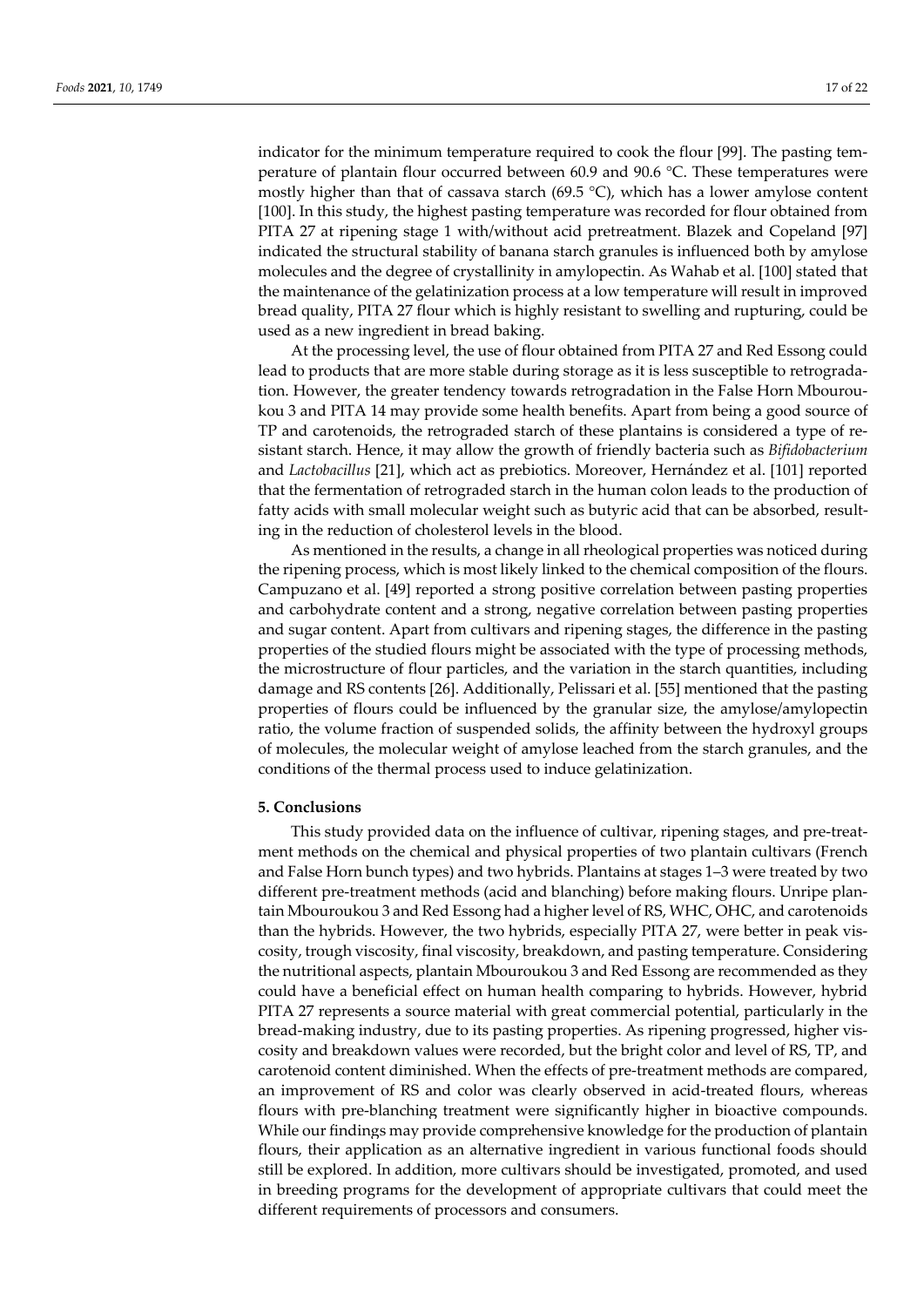**Supplementary Materials:** The following are available online at www.mdpi.com/article/10.3390/foods10081749/s1, Table S1: Proximate composition of plantain flours as affected by cultivar, ripening stages, and pre-treatment methods, Table S2: Starch composition and hydration properties of plantain flours as affected by cultivar, ripening stages, and pre-treatment methods; Table S3: Total phenolic, carotenoid contents, and color alterations of flours as affected by cultivar, ripening stages, and pre-treatment methods; Table S4: Pasting properties of flour as affected by cultivar, ripening stages, and pre-treatment methods.

**Author Contributions:** Conceptualization, P.U. and C.M.; methodology, P.U. and C.M.; validation, B.I.; formal analysis, P.U.; investigation, R.S.; writing—original draft preparation, P.U.; writing review and editing, C.M., R.S., A.F.K., B.I., A.A. and B.V.; supervision, R.S. and B.V. All authors have read and agreed to the published version of the manuscript.

**Funding:** This work was carried out through financial support from the African Union Research Grants, Reference: HRST/ST/AURG-II/CALL2/2018 to the International Institute of Tropical Agriculture via a project entitled "Enhancing nutritional quality of plantain food products through improved access to endophyte primed and high provitamin A plantain cultivars under integrated soil fertility management practices in Nigeria, Cameroon, and Gabon".

**Institutional Review Board Statement:** Not applicable.

**Informed Consent Statement:** Not applicable.

**Data Availability Statement:** This manuscript has no associated data.

**Acknowledgments:** The authors are grateful to Rose Ndango and Jules Lienou (IITA, Cameroon) and the Department of Food Technology, Silpakorn University for their technical support.

**Conflicts of Interest:** The authors declare no conflict of interest.

#### **References**

- 1. Amah, D.; Stuart, E.; Mignouna, D.; Swennen, R.; Teeken, B. End-user preferences for plantain food products in Nigeria and implications for genetic improvement. *Int. J. Food Sci. Technol.* **2020**, *56*, 1148–1159.
- 2. Anyasi, T.A.; Jideani, A.I.O.; McHau, G.R.A. Phenolics and essential mineral profile of organic acid pretreated unripe banana flour. *Food Res. Int.* **2018**, *104*, 100–109.
- 3. Sidhu, J.S.; Zafar, T.A. Bioactive compounds in banana fruits and their health benefits. *Food Qual. Saf.* **2018**, *2*, 183–188.
- 4. Amah, D.; van Biljon, A.; Brown, A.; Perkins-Veazie, P.; Swennen, R.; Labuschagne, M. Recent advances in banana (*Musa* spp.) biofortification to alleviate vitamin A deficiency. *Crit. Rev. Food Sci. Nutr.* **2019**, *59*, 3498–3510.
- 5. Udomkun, P.; Masso, C.; Swennen, R.; Wossen, T.; Amah, D.; Fotso, A.; Lienou, J.; Adesokan, M.; Njukwe, E.; Vanlauwe, B. Variability of provitamin A carotenoids in plantain: Influence of cultivar, bunch type, maturation stage, and location. *J. Food Compos. Anal.* **2020**, *94*, 103636.
- 6. Naczk, M.; Shahidi, F. Phenolics in cereals, fruits and vegetables: Occurrence, extraction and analysis. *J. Pharm. Biomed. Anal.* **2006**, *41*, 1523–1542.
- 7. Bennett, R.N.; Shiga, T.M.; Hassimotto, N.M.A.; Rosa, E.A.S.; Lajolo, F.M.; Cordenunsi, B.R. Phenolics and antioxidant properties of fruit pulp and cell wall fractions of postharvest banana (*Musa acuminata* Juss.) cultivars. *J. Agric. Food Chem.* **2010**, *58*, 7991–8003.
- 8. Pereira, A.; Maraschin, M. Banana (*Musa* spp) from peel to pulp: Ethnopharmacology, source of bioactive compounds and its relevance for human health. *J. Ethnopharmacol.* **2015**, *160*, 149–163.
- 9. FAOSTAT. Available online: http://www.fao.org/faostat/en/#data/BC (accessed on 19 December 2020).
- 10. Ogazi, P.O. *Plantain: Production, Processing and Utilization*; Paman and Associates Limited: Okigwe, Nigeria, 1996; pp. 1–305.
- 11. Ekunwe, P.A.; Ajayi, H.I. Economics of plantain production in Edo State Nigeria. *Res. J. Agric. Biol. Sci.* **2010**, *6*, 902–905.
- 12. Olawuni, I.A.; Oruakpa, F.O.; Uzoma, A. Unripe Plantain Flours. In *Therapeutic, Probiotic, and Unconventional Foods*; Grumezescu, A.M., Holban, A.M., Eds.; Academic Press: Cambrige, MA, USA, 2018; pp. 341–366,
- 13. Happi Emaga, T.; Wathelet, B.; Paquot, M. Changements texturaux et biochimiques des fruits du bananier au cours de la maturation. Leur influence sur la préservation de la qualité du fruit et la maîtrise de la maturation. *Biotechnol. Agron. Soc. Environ.* **2008**, *12*, 89–98.
- 14. Anyasi, T.A.; Jideani, A.I.O.; Mchau, R.A. Effect of organic acid pretreatment on some physical, functional and antioxidant properties of flour obtained from three unripe banana cultivars. *Food Chem.* **2015**, *172*, 515–522.
- 15. Fuentes-Zaragoza, E.; Riquelme-Navarrete, M.J.; Sánchez-Zapata, E.; Pérez-Álvarez, J.A. Resistant starch as functional ingredient—A review. *Food Res. Int.* **2010**, *43*, 931–942.
- 16. Menezes, E.W.; Tadini, C.C.; Tribess, T.B.; Zuleta, A.; Binaghi, J.; Pak, N. Chemical composition and nutritional value of unripe banana flour (*Musa acuminata*, var. Nanicao). *Plant Foods Hum. Nutr.* **2011**, *66*, 231–237.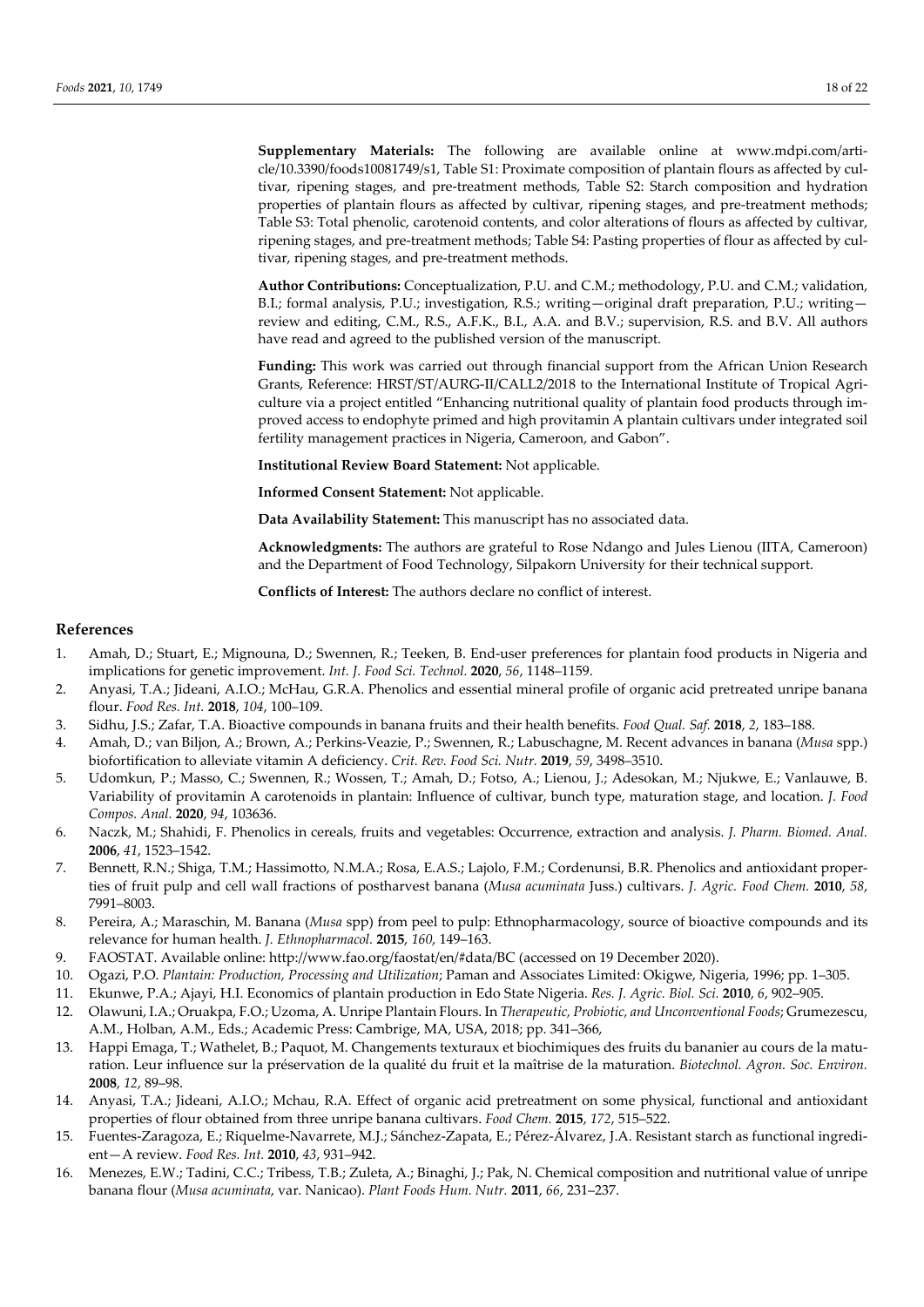- 17. Zhang, P.; Whistler, R.L.; BeMiller, J.N.; Hamaker, B.R. Banana starch: Production, physicochemical properties, and digestibility-A review. *Carbohydr. Polym.* **2005**, *59*, 443–458.
- 18. Zaman, S.A.; Sarbini, S.R. The potential of resistance starch as a prebiotic. *Crit. Rev. Biotechnol.* **2016**, *36*, 578–584.
- 19. Birt, D.F.; Boylston, T.; Hendrich, S.; Jane, J.L.; Hollis, J.; Li, L.; McClelland, J.; Moore, S.; Phillips, G.J.; Rowling, M.; et al. Resistant starch: promise for improving human health. *Adv. Nutr.* **2013**, *4*, 587–601.
- 20. Sardá, F.A.H.; de Lima, F.N.R.; Lopes, N.T.; Santos, A.O.; Tobaruela, E.C.; Kato, E.T.M. Identification of carbohydrate parameters in commercial unripe banana flour. *Food Res. Int.* **2016**, *81*, 203–209.
- 21. Gutiérrez, T.J. Plantain flours as potential raw materials for the development of gluten-free functional foods. *Carbohydr. Polym.* **2018**, *202*, 265–279.
- 22. Dhed'a Djailo, B.; Adheka, J.G.; Onautshu Odimba, D.; Swennen, R. *La Culture des Bananiers et Plantains Dans les Zones Agroécologiques de la Republique Démocratique du Congo*; Presse Universitaire UNIKIS: Kisangani, Democratic Republic of the Congo, 2019; p. 72.
- 23. Arisa, N.U.; Adelekan, A.O.; Alamu, A.E.; Ogunfowora, E.J. The effects of pretreatments of plantain (*Musa parasidiaca*) flour on the pasting and sensory characteristics of biscuits. *Int. J. Food Nutr.* **2013**, *2*, 1.
- 24. Wang, S.; Lin, T.; Man, G.; Li, H.; Zhao, L.; Wu, J. Effects of anti-browning combinations of ascorbic acid, citric acid, nitrogen and carbon dioxide on the quality of banana smoothies. *Food Bioprocess Technol.* **2014**, *7*, 161–173.
- 25. Eggleston, G.; Swennen, R.; Akoni, S. Physicochemical studies of starches isolated from plantain cultivars, plantain hybrids, and cooking bananas. *Sträke* **1992**, *44*, S121–128.
- 26. Ahmed, J.; Thomas, L.; Khashawi, R. Influence of hot-air drying on functional, rheological, structural and dielectric properties of green banana flour and dispersions. *Food Hydrocoll.* **2020**, *99*, 105331.
- 27. De Langhe, E.; Pillay, M.; Tenkouano, A.; Swennen, R. Integrating morphological and molecular taxonomy in *Musa*: The African plantains (*Musa* spp. AAB group). *Plant. Syst. Evol.* **2005**, *255*, 225–236.
- 28. Adheka, J.G.; Komoy Losimba, J.; Tamaru, C.; Sivirihauma, C.; Dhed'a Djailo, B.; Karamura, D.; De Langhe, E.; Swennen, R.; Blomme, G. Banana diversity in the Oriental provinces, northeastern Democratic Republic of Congo. *Acta Hortic.* **2018**, *1196*, 255–264.
- 29. Tenkouano, A.; Lamien, N.; Agogbua, J.; Amah, D.; Swennen, R.; Traore, S.; Thiemele, D.; Aby, N.; Kobenan, K.; Gnonhouri, G.; et al. Promising high-yielding tetraploid plantain bred-hybrids in West Africa. *Int. J. Agron.* **2019**, *2019*, 3873198, doi:10.1155/2019/3873198.
- 30. Tortoe, C.; Johnson, P.N.T.; Nyarko, A.I. Effects of osmo-dehydration, blanching and semi-ripening on the viscoelastic, water activity and colorimetry properties of flour from three cultivars of plantain (*Musa* AAB). *Innov. Food Sci. Emerg. Technol.* **2009**, *10*, 82–86.
- 31. Association of Official Analytical Chemist. *Official Methods of Analysis*, 15th ed.; Association of Official Analytical Chemist: Arlington, VA, USA, 1990.
- 32. Fadimu, G.J.; Sanni, L.O.; Adebowale, A.A.; Kareem, S.O.; Sobukola, O.P.; Kajihausa, O.E.; Abdulsalam-Saghir, P.; Siwoku, B.O.; Akinsanya, A.O.; Adenekan, M.K. Optimisation of pre-treatment conditions for plantain (Musa parasidiaca) flour using Box-Behnken design. *Qua. Assur. Saf. Crop. Foods* **2018**, *10*, 223–232
- 33. Williams, P.C.; Kuzina, F.D.; Hlynka, L. A rapid colorimetric procedure for estimating the amylose content of starches. *Cereal Chem.* **1970**, *47*, 411–420.
- 34. American Association of the Cereal Chemistry. *Approved methods of the American Association of Cereal Chemists*, 10th ed.; American Association of the Cereal Chemistry: Eagan, MN, USA, 2000.
- 35. Savlak, N.; Türker, B.; Yeşilkanat, N. Effects of particle size distribution on some physical, chemical and functional properties of unripe banana flour. *Food Chem.* **2016**, *213*, 180–186.
- 36. Shamla, I.; Nisha, P. Acrylamide formation in plantain (*Musa paradisiaca*) chips influenced by different ripening stages: A correlation study with respect to reducing sugars, amino acids and phenolic content. *Food Chem.* **2017**, *222*, 53–60.
- 37. Rodriguez-Amaya, D.B.; Kimura, M. *HarvestPlus Handbook for Carotenoid Analysis*; IFPRI and CIAT: Washington, DC, USA; Cali, WA, USA, 2004; p. 58.
- 38. Khoozani, A.A.; Bekhit, A.E.A.; Birch, J. Effects of different drying conditions on the starch content, thermal properties and some of the physicochemical parameters of whole green banana flour. *Int. J. Biol. Macromol.* **2019**, *130*, 938–946.
- 39. Ssonko, U.; Muranga, F.I. Partial characterization of starches from major banana (matooke) cultivars grown in Uganda*. Food Sci. Nutr.* **2017**, *5*, 1145–1153.
- 40. Rayo, L.M.; Carvalho, L.C.; Sardá, F.A.H.; Dacanal, G.C.; Menezes, E.W.; Tadini, C.C. Production of instant green banana flour (*Musa cavendischii*, var. Nanicão) by a pulsed-fluidized bed agglomeration. *LWT Food Sci. Technol.* **2015**, *63*, 461–469.
- 41. Rodriguez-Ambriz, S.L.; Islas-Hernández, J.J.; Agama-Acevedo, E.; Tovar, J.; Bello-Perez, LA. Characterization of a fiber-rich powder prepared by liquefaction of unripe banana flour. *Food Chem.* **2008**, *107*, 1515–1521.
- 42. Kumar, P.S.; Saravanan, A.; Sheeba, N.; Uma, S. Structural, functional characterization and physicochemical properties of green banana flour from dessert and plantain bananas (*Musa* spp.). *LWT Food Sci. Technol.* **2019**, *116*, 108524.
- 43. Suntharalingam, S.; Ravindran, G. Physical and biochemical properties of green banana flour. *Plant Foods Hum. Nutr.* **1993**, *43*, 19–27.
- 44. Vatanasuchart, N.; Niyomwit, B.; Wongkrajang, K. Resistant starch content, in vitro starch digestibility and physico-chemical properties of flour and starch from Thai bananas. *Maejo Int. J. Sci. Technol.* **2012,** *6*, 259.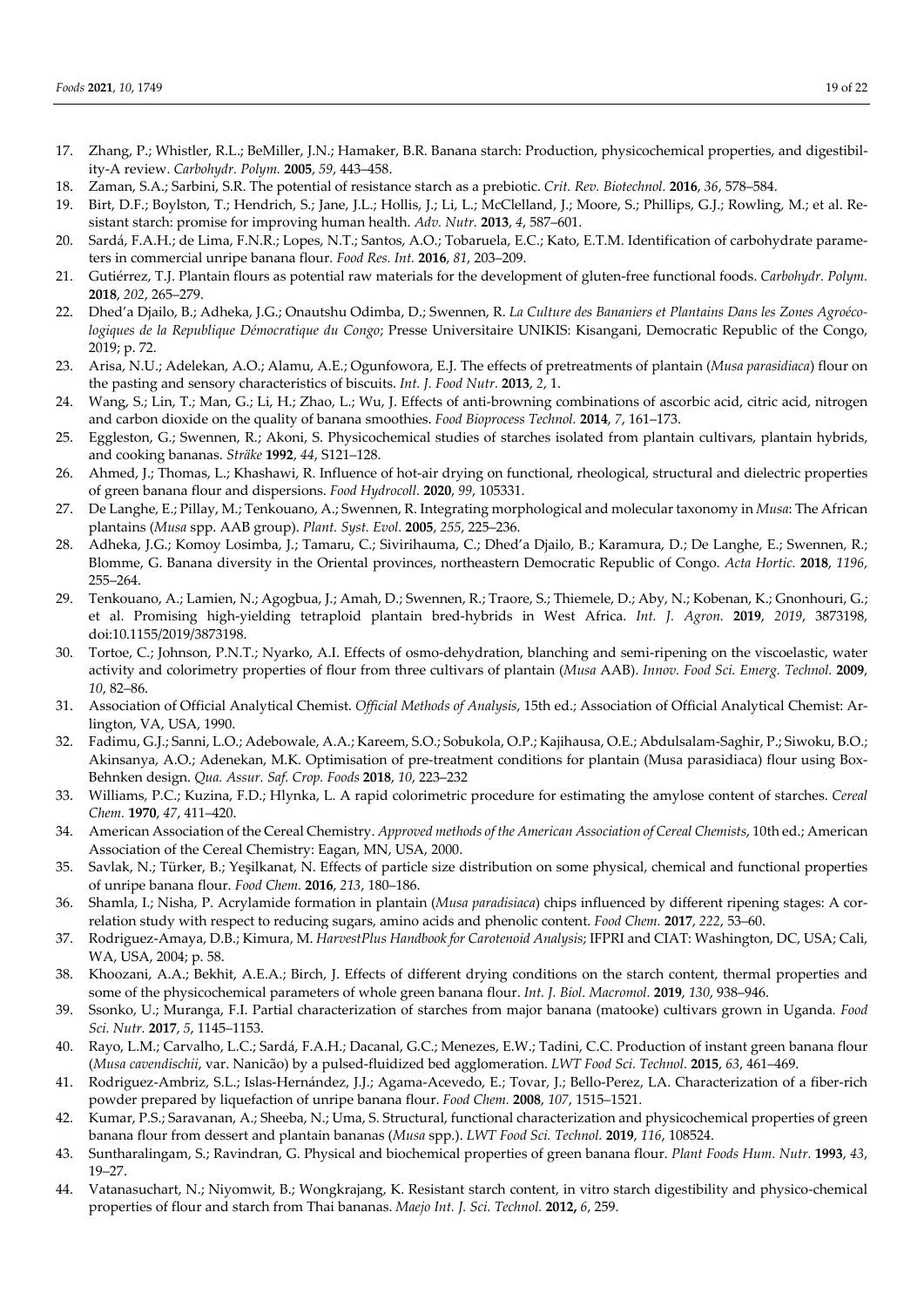- 45. Utrilla-Coello, R.G.; Rodríguez-Huezo, M.E.; Carrillo-Navas, H.; Hernámdez-Jaimes, C.; Vernon-Carter, E.J.; Alvarez-Ramirez, J. In vitro digestibility, physicochemical, thermal and rheological properties of banana starches. *J. Carb. Pol.* **2014**, *101*, 154–162.
- 46. Li, Z.; Guo, K.; Lin, L.; He, W.; Zhang, L.; Wei, C. Comparison of physicochemical properties of starches from flesh and peel of green banana fruit. *Molecules* **2018**, *23*, 2312.
- 47. Shi, H.; Zhang, Y. Pear *14-3-3a* gene (*Pp 14-3-3a*) is regulated during fruit ripening and senescense, and involved in response to salicylic acid and ethylene signalling. *J. Genet.* **2014**, *93*, 747-753.
- 48. Toledo, T.T.; Nogueira, S.B.; Cordenunsi, B.R.; Gozzo, F.C.; Pilau, E.J.; Lajolo, F.M.; do Nascimento, J.R.O. Proteomic analysis of banana fruit reveals proteins that are differentially accumulated during ripening. *Postharvest Biol. Technol.* **2012**, *70*, 51–58.
- 49. Campuzano, A.; Rosell, C.M.; Cornejo, F. Physicochemical and nutritional characteristics of banana flour during ripening. *Food Chem.* **2018**, *256*, 11–17.
- 50. Baiyeri, K.P.; Aba, S.C.; Otitoju, G.T.; Mbah, O.B. The effects of ripening and cooking method on mineral and proximate composition of plantain (*Musa* sp. AAB cv. 'Agbagba') fruit pulp. *Afr. J. Biotechnol.* **2011**, *10*, 6979–6984.
- 51. Gao, H.; Huang, S.; Dong, T.; Yang, Q.; Yi, G. Analysis of resistant starch degradation in postharvest ripening of two banana cultivars: Focus on starch structure and amylases. *Postharvest Biol. Technol.* **2016**, *119*, 1–8.
- 52. Bi, Y.; Zhang. Y.; Gu, Z.; Cheng, L.; Li, Z.; Li, C.; Hong, Y. Effect of ripening on in vitro digestibility and structural characteristics of plantain (*Musa* ABB) starch. *Food Hydrocoll.* **2019**, *93*, 235–241.
- 53. Liu, Y.; Xu, Y.; Yan, Y.; Hu, D.; Yang, L.; Shen, R. Application of Raman spectroscopy in structure analysis and crystallinity calculation of corn starch. *Stärke* **2015,** *67*, 612–619.
- 54. Gutiérrez, T.J.; Pérez, E.; Guzmán, R.; Tapia, M.S.; Famá, L. Physicochemical and functional properties of native and modified by crosslinking, dark-cush-cush yam (*Dioscorea Trifida*) and cassava (*Manihot esculenta*) starch. *J. Polym. Biopolym. Phys. Chem.* **2014**, *2*, 1–5.
- 55. Pelissari, F.M.; Andrade-Mahecha, M.M.; do Sobral, P.J.A.; Menegalli, F.C. Isolation and characterization of the flour and starch of plantain bananas (*Musa paradisiaca*). *Stärke* **2012**, *64*, 382–391.
- 56. Aguirre-Cruz, A.; Alvarez-Castillo, A.; Yee-Madeira, H.; Bello-Pérez, L.A. Production of fiber-rich powder by the acid treatment of unripe banana flour. *J. Appl. Polym. Sci.* **2008**, *109*, 382–387.
- 57. Liutkevičius, A.; Speičienė, V.; Kaminskas, A.; Jablonskienė, V.; Alenčikienė, G.; Mieželienė, A.; Garmienė, G. Development of a functional whey beverage, containing calcium, vitamin D, and prebiotic dietary fiber, and its influence on human health. *CyTA J. Food* **2016**, *14*, 309–316.
- 58. Gonzalez-Soto, R.A.; Mora-Escobedo, R.; Hernandez-Sanchez, H.; Sanchez Rivera, M.; Bello Perez, L.A. The influence of time and storage temperature on resistant starch formation from autoclaved debranched banana starch. *Food Res. Int.* **2007**, *40*, 304– 310.
- 59. Tribess, T.; Hernandez-Uribe, J.P.; Mendez-Montealvo, G.; de Menezes, E.W.; Bello-Perez, L.A.; Tadini, C.C. Thermal properties and resistant starch content of green banana flour (*Musa cavendishii*) produced at different drying conditions. *LWT Food Sci. Technol.* **2009**, *42*, 1022–1025.
- 60. Wang, J.; Tang, X.J.; Chen, P.S.; Huang, H.H. Changes in resistant starch from two banana cultivars during postharvest storage. *Food Chem.* **2014**, *156*, 319–325.
- 61. Almanza-Benitez, S.; Osorio-Diaz, P.; Méndez-Monteallvo, G.; Islas-Hernández, J.J. Addition of acid-treated unripe plantain flour modified the starch digestibility, indigestible carbohydrate content and antioxidant capacity of semolina spaghetti. *LWT Food Sci. Technol.* **2015**, *62*, 1127–1133.
- 62. Singh, B.; Singh, J.P.; Kaur, A.; Singh, N. Bioactive compounds in banana and their associated health benefits—A review. *Food Chem.* **2016**, *206*, 1–11.
- 63. Singh, J.; Dartois, A.; Kaur, L. Starch digestibility in food matrix: A review. *Trends Food Sci. Technol.* **2010**, *21*, 168–180.
- 64. Zhang, G.; Venkatachalam, M.; Hamaker, B.R. Structural basis for the slow digestion property of native cereal starches. *Biomacromolecules* **2006**, *7*, 3259–3266.
- 65. Zhang, P.; Hamaker, B.R. Banana starch structure and digestibility. *Carbohydr. Polym.* **2012**, *87*, 1552–1558.
- 66. Giraldo Toro, A.; Gibert, O.; Ricci, J.; Dufour, D.; Mestres, C.; Bohuon, P. Digestibility prediction of cooked plantain flour as a function of water content and temperature. *Carbohydr. Polym.* **2015**, *118*, 257–265.
- 67. Alkarkhi, A.F.M.; Bin Ramli, S.; Yong, Y.S.; Easa, A.M. Comparing physicochemical properties of banana pulp and peel flours prepared from green and ripe fruits. *Food Chem.* **2011**, *129*, 312–318.
- 68. Baek, M.H.; Yoo, B.; Lim, S.T. Effects of sugars and sugar alcohols on thermal transition and cold stability of corn starch gel. *Food Hydrocoll.* **2004**, *18*, 133–142.
- 69. Peroni-Okita, F.H.; Cardoso, M.B.; Agopian, R.G.; Louro, R.P.; Nascimento, J.R.; Purgatto, E.; Cordenunsi, B.R. The cold storage of green bananas affects the starch degradation during ripening at higher temperature. *Carbohydr. Polym.* **2013**, *96*, 137–147.
- 70. Abbas, F.M.A.; Saifullah, R.; Azhar, M.E. Assessment of physical properties of ripe banana flour prepared from two varieties: Cavendish and dream banana. *Int. Food Res. J.* **2009**, *16*, 183−189.
- 71. Gómez, A.V.; Buchner, D.; Tadini, C.C.; Añón, M.C.; Puppo, M.C. Emulsifiers: Effects on quality of fibre-enriched wheat bread. *Food Bioprocess Technol.* **2013**, *6*, 1228–1239.
- 72. Blessington, T.; Nzaramba, M.N.; Scheuring, D.C.; Hale, A.L.; Reddivari, L.; Miller, J.C. Cooking methods and storage treatments of potato: Effects on carotenoids, antioxidant activity, and phenolics. *Am. J. Potato Res.* **2010**, *87*, 479–491.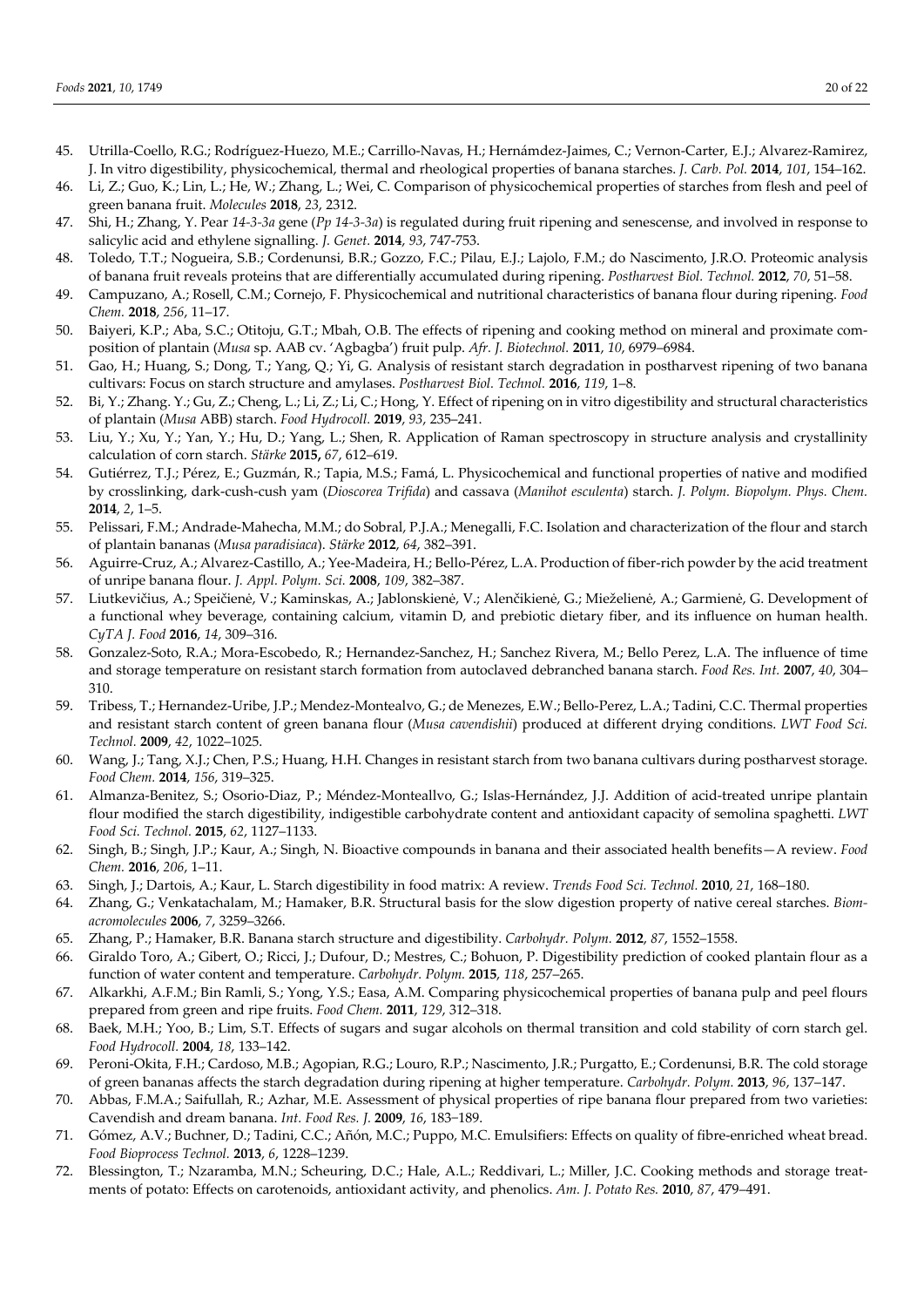- 73. Huang, D.-W.; Shen, S.-C. Caffeic acid and cinnamic acid ameliorate glucose metabolism via modulating glycogenesis and gluconeogenesis in insulin-resistant mouse hepatocytes. *J. Funct. Foods* **2012**, *4*, 358–366.
- 74. Parr, A.J.; Bolwell, G.P. Phenols in the plant and in man. The potential for possible nutritional enhancement of the diet by modifying the phenols content or profile. *J. Sci. Food Agric.* **2000**, *80*, 985–1012.
- 75. Méndez, C.D.M.V.; Forster, M.P.; Rodríguez-Delgado, M.Á.; Rodríguez-Rodríguez, E.M.; Romero, C.D. Content of free phenolic compounds in bananas from Tenerife (Canary Islands) and Ecuador. *Eur. Food Res. Technol.* **2003**, *217*, 287–290.
- 76. Arranz, S.; Saura-Calixto, F.; Shaha, S.; Kroon, P.A. High contents of nonextractable polyphenols in fruits suggest that polyphenol contents of plant foods have been underestimated*. J. Agric. Food Chem.* **2019**, *57*, 7298–7303.
- 77. Harnly, J.M.; Doherty, R.F.; Beecher, G.R.; Holden, J.M.; Haytowitz, D.B.; Bhagwat, S.; Gebhardt, S. Flavonoid content of US fruits, vegetables, and nuts. *J. Agric. Food Chem.* **2006**, *54*, 9966–9977.
- 78. Mukemre, M.; Konczak, I.; Uzun, Y.; Dalar, A. Phytochemical profile and biological activities of Anatolian Plantain (*Plantago anatolica*). *Food Biosci.* **2020**, *36*, 100658.
- 79. Tsamo, C.V.P.; Herent, M.; Tomekpe, K.; Emaga, T.H.; Quetin-Leclercq, J.; Rogez, H.; Larondelle, Y. Phenolic profiling in the pul p and peel of nine plantain cultivars (*Musa* sp.). *Food Chem.* **2015**, *167*, 197–204.
- 80. Borges, C.V.; Amorim, V.B.O.; Ramlov, F.; Ledo, C.A.S.; Donato, M.; Maraschin, M.; Amorim, E.P. Characterisation of metabolic profile of banana genotypes, aiming at biofortified *Musa* spp. cultivars. *Food Chem.* **2014**, *145*, 496–504.
- 81. Starrett, D.A.; Laties, G.G. Involvement of wound and climacteric ethylene in ripening avocado discs. *Plant Physiol.* **1991**, *97*, 720–729.
- 82. Borges, C.V.; Maraschin, M.; Coelho, D.S.; Leonel, M.; Gomez, H.A.G.; Belin, M.A.F.; Diamante, M.S.; Amorim, E.P.; Gianeti, T.; Castro, G.R.; et al. Nutritional value and antioxidant compounds during the ripening and after domestic cooking of banana and plantains. *Food Res. Int.* **2020**, *132*, 109601.
- 83. Bajwa, V.S.; Shukla, M.R.; Sherif, S.M.; Murch, S.J.; Saxena, P.K. Identification and characterization of serotonin as an antibrowning compound of apple and pear. *Postharvest Biol. Technol.* **2015**, *110*, 183–189.
- 84. Borges, C.V.; Belin, M.A.F.; Amorin, E.P.; Minatel, I.O.; Monteiro, G.C.; Gomez-Gomez, H.A.; Monar, G.R.S.; Lima, G.P.P. Bioactive amines change during the ripening and thermal processes of bananas and plantains. *Food Chem.* **2019**, *298*, 125020.
- 85. Ngoh Newilah, G.; Dhuique-Mayer, C.; Rojas-Gonzalez, J.; Tomekpe, K.; Fokou, E.; Etoa, F.X. Carotenoid contents during ripening of banana hybrids and cultivars grown in Cameroon. *Fruits* **2009**, *64*, 197–206.
- 86. Ekesa, B.; Poulaert, M.; Davey, M.W.; Kimiywe, J.; Van Den Bergh, I.; Blomme, G.; Dhuique-Mayer, C. Bioaccessibility of provitamin A carotenoids in bananas (*Musa* spp.) and derived dishes in African countries. *Food Chem.* **2012**, *133*, 1471–1477.
- 87. Jeet, P.; Immanuel, G.; Prakash, O. Effects of blanching on the dehydration characteristics on unripe banana slices dried at different temperature. *Agric. Eng. Int.* **2015**, *17*, 168–175.
- 88. Borges, C.V.; Minatel, I.O.; Amorim, E.P.; Belin, M.A.F.; Gomez-Gomez, H.A.; Correa, C.R.; Lima, G.P.P. Ripening and cooking processes influence the carotenoid content in bananas and plantains (*Musa* spp.). *Food Res. Int.* **2018**, *124*, 129–136.
- 89. Krishnan, J.G.; Padmaja, G.; Moorthy, S.S.; Suja, G.; Sankarakutty, S.M. Effect of pre-soaking treatments on the nutritional profile and browning index of sweet potato and yam flours. *Innov. Food Sci. Emerg. Technol.* **2010**, *11*, 387–393.
- 90. De Souza, B.S.; O'Hare, T.J.; Durigan, J.F.; de Souza, P.S. Impact of atmosphere, organic acids, and calcium on quality of freshcut 'Kensington' mango. *Postharvest Biol. Technol.* **2006**, *42*, 161–167.
- 91. Afoakwa, O.E.; Sefa-Dedeh, S. Viscoelastic properties and changes in pasting characteristics of trifoliate yam (*Dioscorea dumetorum*) starch after harvest. *Food Chem.* **2002**, *77*, 203−208.
- 92. Tao, Y.; Han, M.; Gao, X.; Han, Y.; Show, P.L.; Liu, C.; Ye, X.; Xie, G. Applications of water blanching, surface contacting ultrasound-assisted air drying, and their combination for dehydration of white cabbage: Drying mechanism, bioactive profile, color, and rehydration property. *Ultrason. Sonochem.* **2019**, *53*, 192–201.
- 93. Agama-Acevedo, E.; Nuñez-Santiago, M.C.; Alvarez-Ramirez, J.; Bello-Pérez, L.A. Physicochemical, digestibility and structural characteristics of starch isolated from banana cultivars. *Carb. Polym.* **2015**, *124*, 17–24.
- 94. Bakare, A.H.; Ogunbowale, O.D.; Adegunwa, M.O.; Olusanya, J.O. Effects of pretreatments of banana (Musa AAA, Omini) on the composition, rheological properties, and baking quality of its flour and composite blends with wheat flour. *Food Sci. Nutr.* **2017**, *5*, 182–196.
- 95. do Nascimento, J.R.O.; Júnior, A.V.; Bassinello, P.Z.; Cordenunsi, B.R.; Mainardi, J.A.; Purgatto, E.; Lajolo, F.M. Beta-amylase expression and starch degradation during banana ripening. *Postharvest Biol. Technol.* **2006**, *40*, 41–47.
- 96. Rasper, V. Theoretical Aspects of Amilographology. In *The Amylograph Handbook*; Shuey, W.C., Tipples, K.H., Eds.; American Association of Cereal Chemists: St Paul, MN, USA, 1982.
- 97. Blazek, J.; Copeland, L. Pasting and swelling properties of wheat flour and starch in relation to amylose content. *Carbohydr. Polym.* **2008**, *71*, 380-387
- 98. Sackey, E.K. The Chemical and Physiochemical Characterization of Xanthosoma Sagitifolium Cormels and Colocasia Esculenta var Esculenta Corms. Master's Thesis, Department of Nutrition and Food Science, University of Ghana, Legon-Accra, Ghana, 1998.
- 99. Wahab, B.A.; Adebowale, A.R.A.; Sanni, S.A.; Sobukola, O.P.; Obadina, A.O.; Kajihausa, O.E.; Adegunwa, M.O.; Sanni, L.O.; Tomlins, K. Effect of species, pretreatments, and drying methods on the functional and pasting properties of high-quality yam flour. *Food Sci. Nutr.* **2016**, *4*, 50–58.